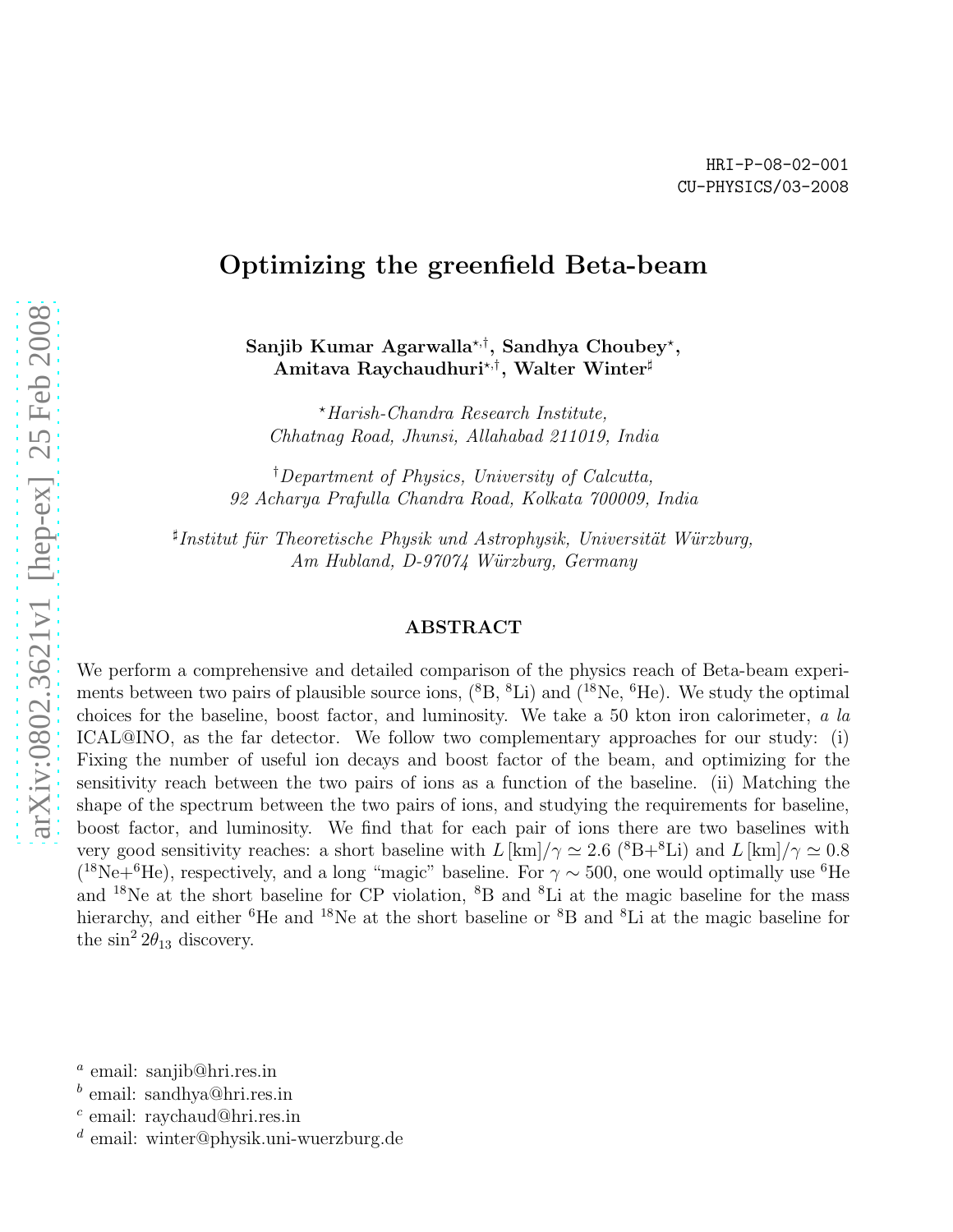## 1 Introduction

Spectacular results from a series of neutrino oscillation experiments over the last four decades [1, 2, 3, 4, 5, 6, 7] have paved the way for the "golden" age of neutrino physics. Determining the hitherto unknown mixing angle  $\theta_{13}$ , the CP phase  $\delta_{\text{CP}}$ , and the sign of  $\Delta m_{31}^2$ , *i.e.*, the neutrino mass hierarchy<sup>1</sup>, have emerged as the next frontier in this field. All these three quantities can be probed by experimentally measuring the so-called "golden" channel [8] oscillation probability  $P_{e\mu}$ (or its T-conjugate channel  $P_{\mu e}$ ). A series of ambitious projects are under discussion which plan to use this oscillation channel. The on-going and near future experiments include the MINOS experiment in the US [6], and the CNGS experiments ICARUS [9] and OPERA [10] in Europe. Next experiments in line will be T2K in Japan [11] and  $NO\nu A$  in US [12]. All these experiments will use muon neutrino beams from conventional accelerator sources in order to observe  $P_{\mu e}$ . Collectively and in combination with short-baseline reactor experiments, such as Double Chooz [13], these experiments are expected to improve the bound on  $\theta_{13}$  to about  $\sin^2 2\theta_{13} < 0.01$  (90%) CL) [14]. The mass hierarchy and CP violation, though in principle accessible using the combined data from the T2K and NO<sub>V</sub>A experiments, can be determined only for values of  $\sin^2 2\theta_{13}$  (true) close to the current bound and for some fraction of the possible values of the CP phase  $\delta_{\rm CP}$  (true).<sup>2</sup> The sensitivity of these experiments is mainly restricted by statistics, while for larger luminosity setups, the intrinsic  $\nu_e$  background poses a natural limitation for experiments sensitive to  $\nu_\mu$ oscillations into  $\nu_e$ . Therefore, if Nature has not been very kind we will need larger experiments to complete our understanding of the neutrinos, possibly using an alternate technology.

In order to access small values of  $\sin^2 2\theta_{13}$ , there are several requirements: One needs to have low backgrounds, one needs more statistics, and one needs to reduce systematical uncertainties. As far as the low background requirement is concerned, it is an advantage to use a pure flavor neutrino beam without any intrinsic beam contamination. One such approach has been proposed by Piero Zucchelli [15]: Radioactive nuclides are created by impinging a target by accelerated protons. These unstable nuclides are collected, fully ionized, bunched, accelerated and then stored in a decay ring (see for e.g. [16, 17]). The decay of these highly boosted ions in the straight sections of the decay ring produces the so-called Beta-beam. An alternative approach is the socalled neutrino factory (NuFact) [18]. It involves producing, collecting, cooling, accelerating, and circulating muon packets in a storage ring. The decay of accelerated muons (antimuons) in the straight sections of the storage rings produce  $\nu_{\mu}$  and  $\bar{\nu}_{e}$  ( $\bar{\nu}_{\mu}$  and  $\nu_{e}$ ) beams. The presence of the  $\bar{\nu}_e$  ( $\nu_e$ ) in the beam allows for the observation of the  $P_{\bar{e}\bar{\mu}}$  ( $P_{e\mu}$ ) oscillation probability in the far detector. Since both  $\nu_{\mu}$  (or  $\bar{\nu}_{\mu}$ ) from the original beam as well as  $\bar{\nu}_{\mu}$  (or  $\nu_{\mu}$ ) from the oscillated  $\bar{\nu}_{e}$ (or  $\nu_e$ ) will be arriving at the detector, it must have the ability to distinguish one from the other. The most accepted candidate is the magnetized iron detector, though there are several proposals with more expensive and elaborate designs and therefore better performance [19]. Statistics can be increased by a higher beam power and the size and efficiency of the detector. Beam-related systematic uncertainties can be reduced to a large extent by working with a two detector set-

<sup>&</sup>lt;sup>1</sup>Though we call this the neutrino mass *hierarchy*, what we mean is basically the *ordering* of the neutrino mass states. Therefore, our discussions are valid for both hierarchical as well as quasi-degenerate mass spectra.

<sup>&</sup>lt;sup>2</sup>We distinguish between the "true" values of the oscillation parameters, which are the values chosen by Nature, and their fitted values. Throughout this paper we denote the true value of a parameter by putting "(true)" after the symbol for the parameter.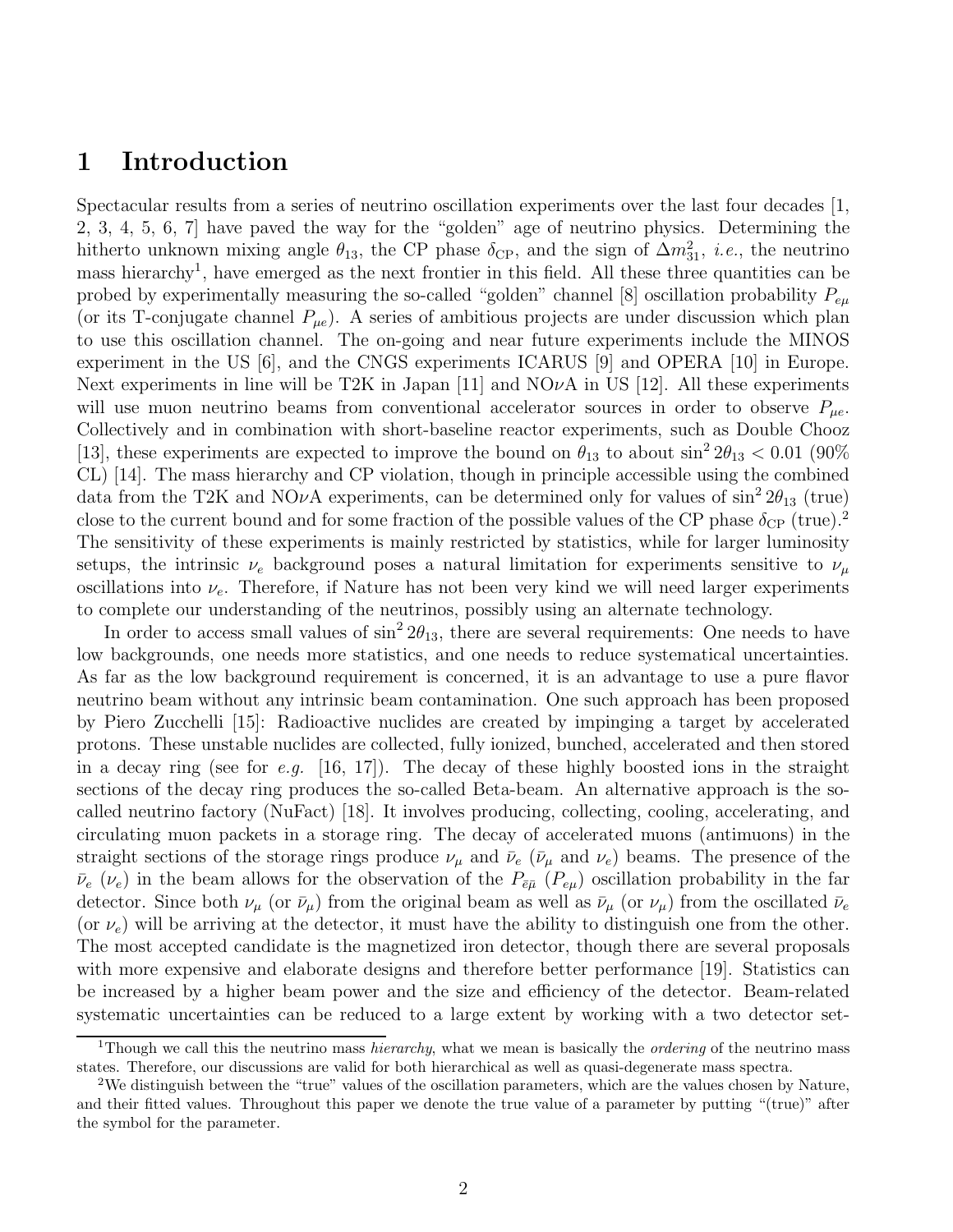up, one very close to the beam line and another serving as the far detector. The systematic uncertainties coming from the lack of knowledge of the neutrino-nucleus interaction cross-sections are another important source of error. These can be controlled to some degree by the near-far two detector set-up, but they cannot be canceled completely [20]. Beam-related backgrounds are extremely small for the NuFact and Beta-beam experiments because they either use leptonic decays (NuFact) or a flavor-pure beam (Beta-beam). The detector backgrounds coming mainly from neutral current interactions and mis-identification of particles, can be reduced by imposing intelligent cuts. The atmospheric neutrino backgrounds, which can be important for Beta-beams at lower energies, can be suppressed using timing and directional information.

The performance and physics reach of these expensive and ambitious experiments have been the subject of much discussion for the past few years [21]. There has been a plethora of papers on this issue<sup>3</sup>, most of which have addressed the problem of "parameter degeneracies". Even if both neutrinos and antineutrinos are used, there are three types of discrete degeneracies in the golden channel:

- 1. the  $(\theta_{13}, \delta_{\text{CP}})$  intrinsic degeneracy [23],
- 2. the  $(\text{sgn}(\Delta \text{m}_{31}^2), \delta_{\text{CP}})$  degeneracy [24],
- 3. the  $(\theta_{23}, \pi/2 \theta_{23})$  degeneracy [25].

Together they can result in up to eight-fold degenerate solutions [26], severely deteriorating the sensitivity of the experiment. The variety of suggestions to solve this problem includes combining data from several experiments observing the golden channel, but with different baselines L and neutrino energies E [23, 27, 28], combining data from accelerator experiments observing different oscillation channels [29, 30, 31], combining the golden channel data with those from atmospheric neutrino [32, 33] or reactor antineutrino experiments [34]. A particularly attractive way of completely resolving at least two of the three degeneracies is to perform the experiment at the "magic baseline" [35, 36, 37]. This magic baseline reflects the characteristic oscillation wavelength corresponding to Earth matter. One can show that at this baseline, for reasonably small values of  $\theta_{13}$ , the  $\delta_{\text{CP}}$ -dependent terms vanish. The  $\delta_{\text{CP}}$ -dependence is therefore reduced and one can eliminate the  $(\theta_{13}, \delta_{\text{CP}})$  and  $(\text{sgn}(\Delta m_{31}^2), \delta_{\text{CP}})$  degeneracies, resulting in tremendous sensitivity to  $\theta_{13}$  and  $\text{sgn}(\Delta m_{31}^2)$ . The sensitivity reach of a NuFact experiment at the magic baseline can be found in [35, 38]. The idea for a magic baseline Beta-beam experiment with a similar performance for  $\theta_{13}$ and sgn $(\Delta m_{31}^2)$  was put forth in Refs. [39, 40, 41].

The sensitivity reach of an experiment depends crucially on beam, baseline, and detector properties. It is therefore important to ask which beam, baseline and detector set-up would qualify as the *optimal* choice in order to obtain the best  $\sin^2 2\theta_{13}$  reaches for the three quantities we have set out to measure, *i.e.*,  $\theta_{13}$ , sgn( $\Delta m_{31}^2$ ), and  $\delta_{CP}$ . For the NuFact, this detailed exercise was performed in Ref. [38]. The sensitivity to each of the three parameters mentioned above was studied as a function of the baseline and muon neutrino energy. It was demonstrated that the minimal muon neutrino energy acceptable for the magnetized iron detector was about 20 GeV.

<sup>&</sup>lt;sup>3</sup>A summary of the potential of selected NuFact and Beta-beam set-ups have been compiled by the physics working group of the International Scoping Study for a future Neutrino factory, Superbeam and Beta-beam, in their report [22].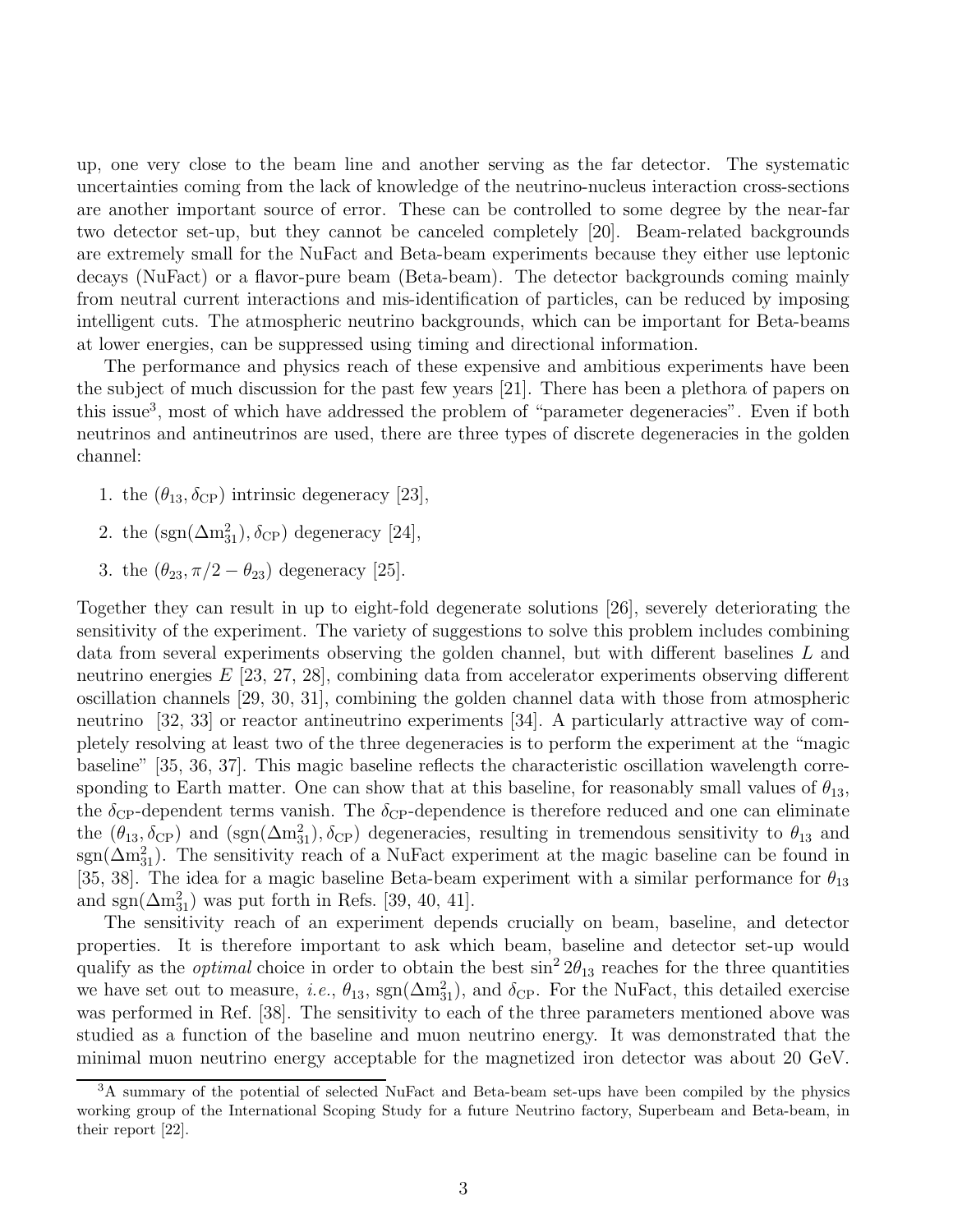The optimal baseline for probing  $\theta_{13}$  and  $sgn(\Delta m_{31}^2)$  is the magic baseline, whereas best sensitivity to CP violation is expected at  $L \sim 3000$  to 5000 km [38].

For Beta-beams, a variety of plausible set-ups have been proposed in the literature [33, 39, 40, 41, 42, 43, 44, 45, 46, 47, 48, 49, 50, 51, 52] The most popular proposal, which poses minimal challenge for the Beta-beam design, is the commonly called CERN-MEMPHYS project [33, 42, 43]. It proposes to use the EURISOL ion source to produce the radioactive source ions <sup>18</sup>Ne and <sup>6</sup>He, and demands a Lorentz boost factor  $\gamma \simeq 100$  for them, which can be produced using the existing accelerator facilities at CERN. The far detector MEMPHYS, a megaton water detector with fiducial mass of  $440$  kton, will have to be built in the Fréjus tunnel, at a distance of 130 km from CERN. A high performance set-up proposed in [39, 40, 41] would use a high  $\gamma$  Beta-beam and a magnetized iron detector placed at a distance close to the magic baseline. Here one needs to employ an alternative set of source ions,  ${}^{8}B$  and  ${}^{8}Li$  [53, 54], with a  $\gamma$  between 350 and 650. As one possible option, the Beta-beam could be targeted from CERN towards the India-Based Neutrino Observatory (INO) [55]. The CERN to INO distance corresponds to 7152 km, which is almost magic. Therefore, this experiment yields sensitivity to  $\theta_{13}$  and sgn( $\Delta m_{31}^2$ ), which can only be outperformed by the NuFact experiment at the magic baseline distance. Set-ups with a neutrino beam from CERN to GranSasso or CanFranc [44] and from Fermilab [47] ( $L \sim 300 \text{ km}$ ) have also been proposed, and their sensitivity reach has been explored. A comparison of the physics reach among different Beta-beam experimental proposals can be found in Ref. [56].

Higher gamma Beta-beam options have been studied in Refs. [46, 48]. In contrast to earlier works, we study the baseline optimization as a function of the ion pair used  $(^{18}Ne+^{6}He$  or  $^{8}B+^{8}Li$ ), and we discuss the impact of the luminosity. In addition, we perform a simultaneous optimization of L and  $\gamma$ . All comparisons are performed for the same detector, which is a 50 kton magnetized iron calorimeter. Note that the magnetization of the detector, which is mandatory for the neutrino factory, is only used for a reduction of the backgrounds. We study the performance with respect to  $\theta_{13}$ , sgn( $\Delta m_{31}^2$ ), and CP violation. paper is organized as follows. We describe the Beta-beam experiment and our analysis procedure in Section 2. In Section 3, we optimize the baseline L of the experiment for fixed sets of  $\gamma$ 's. In Section 4, we then perform a simultaneous optimization over L and  $\gamma$ , and we discuss the requirements for a similar beam spectrum. In Section 5, we then show the impact of the Beta-beam luminosity, and determine the best combination of  $L$ ,  $\gamma$ , and  $N_{\beta}$  (the number of useful ion decays per year). Our conclusions can be found in Section 6.

## 2 Simulation of the Beta-beam Experiment

Here we describe the experimental setup for our proposed Beta-beam facility. We give the details of the flux and detector set-up we have used in our analysis.

#### 2.1 The Flux

A Beta-beam [15] is an intense and highly collimated source of pure  $\nu_e$  or  $\bar{\nu}_e$  flux, produced from the decay of beta unstable radioactive ions. These unstable ions are created by impinging a target with high energy protons. Subsequently, the ions are collected, bunched, accelerated and stored in a decay ring. The standard design of the decay ring comprises of a racetrack shaped tunnel. When the ions decay along the straight sections, they produce a  $\nu_e$  or  $\bar{\nu}_e$  beam.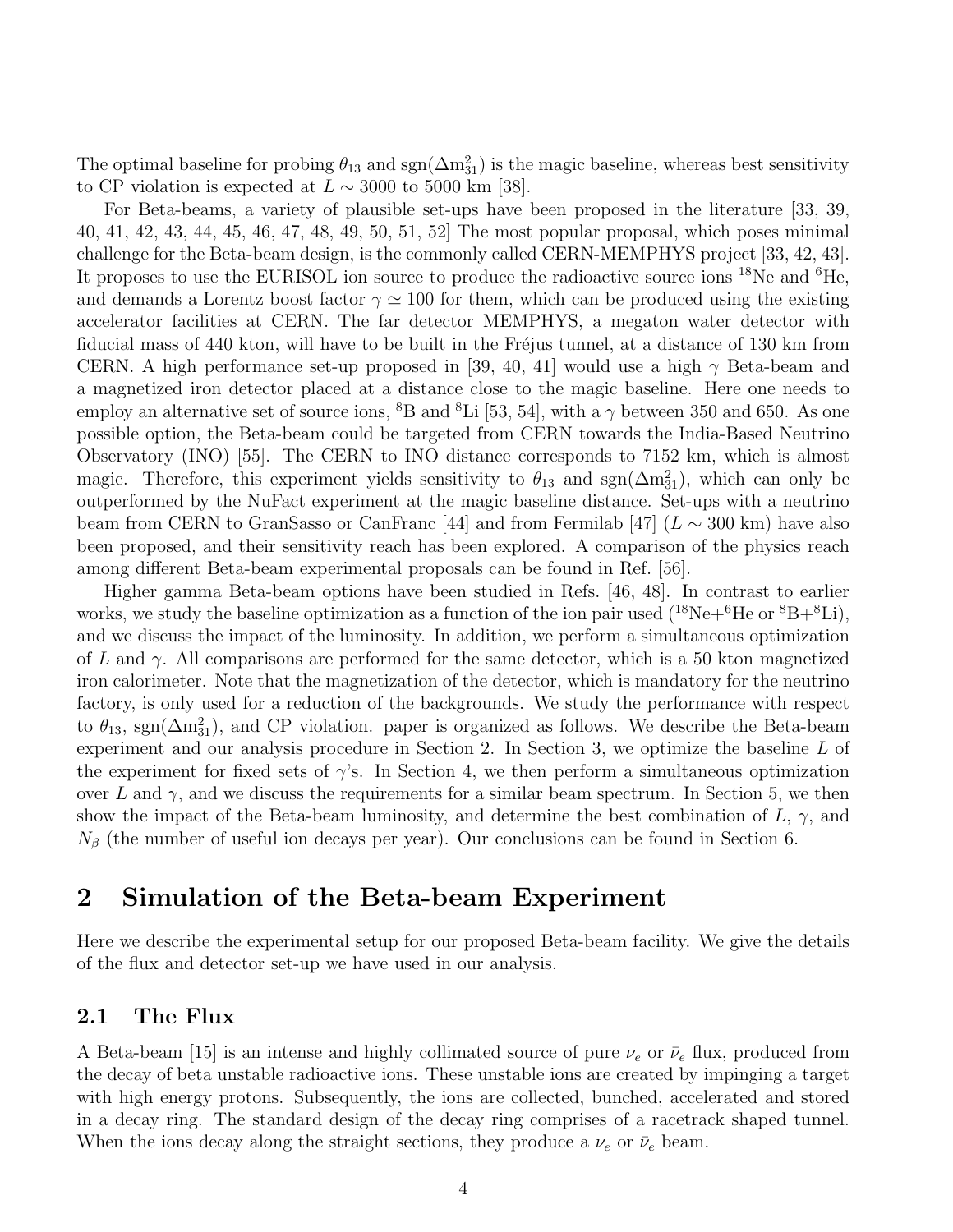| Ion             | l S  | (MeV<br>$E_0$ |           | Decay fraction | Beam          |
|-----------------|------|---------------|-----------|----------------|---------------|
| $^{18}_{10}Ne$  | 2.41 | 3.92          | 820.37    | $92.1\%$       | $\nu_e$       |
| ${}^{6}_{9}He$  |      | 4.02          | 934.53    | 100%           | $\bar{\nu}_e$ |
| ${}_{5}^{8}B$   |      | 14.43         | 600872.07 | $100\%$        | $\nu_e$       |
| ${}^{8}_{2}$ Li | .20  | 13.47         | 425355.16 | 100%           | $\bar{\nu}_e$ |

Table 1: Beta decay parameters: lifetime  $\tau$ , electron total end-point energy  $E_0$ , f-value and decay fraction for various ions [58].

This neutrino beam would be very suitable for precision experiments because it is mono-flavor and hence beam related backgrounds are almost absent. The neutrino spectrum depends only on the beta decay end-point energy  $E_0$  and the Lorentz boost of the radioactive ions  $\gamma$ . The spectral shape can therefore be very well determined. The flux normalization is given directly by  $N_{\beta}$ , the number of useful ion decays per year in the straight section of the storage ring. The standard numbers taken for the <sup>18</sup>Ne and <sup>6</sup>He are  $1.1 \times 10^{18}$  ( $\nu_e$ ) and  $2.9 \times 10^{18}$  ( $\bar{\nu}_e$ ) useful decays per year, respectively [57]. Wherever not explicitly mentioned, these reference numbers of useful ion decays for  $\nu_e$  and  $\bar{\nu}_e$  are chosen. Note, however, that new ideas suggest luminosities higher even by a factor of ten or so, depending on the isotopes used, by using a recirculating ring to improve the performance of the ion source [53, 54]. The total luminosity is given by the product of useful ion decays/year  $\times$  running time  $\times$  detector mass  $\times$  detection efficiency. Throughout the study we will consider five years of neutrino and five years of antineutrino running. Since the reference luminosity might not be reachable for different reasons, or it may be much higher because of a better ion source, larger detector, etc., we will include it as a parameter in this study.

The beam divergence is controlled by the Lorentz boost  $\gamma$ . Hence by increasing  $\gamma$ , we can produce a higher beam collimation and increase the beam intensity along the forward direction  $\propto \gamma^2$ . However, note that though the intensity can be increased by choosing either a higher  $N_\beta$  or  $γ$ , they might produce very different neutrino beams. While increasing  $N<sub>β</sub>$  merely increases the overall normalization of the flux, increasing  $\gamma$  increases both the total flux as well as the average energy of the beam. This dependence of the beam flux on  $\gamma$  is illustrated in Fig. 1. Notice that we assume the same  $\gamma$  for both neutrino as well as antineutrino modes.

Another crucial aspect associated with Beta-beams is the choice of the beta unstable ion. The properties that a suitable ion should have include a high production yield, large decay fraction, reasonably long lifetime, and preferably lower  $Z/A$  ratio. The most widely discussed ions are <sup>18</sup>Ne and <sup>6</sup>He, which would produce a  $\nu_e$  and  $\bar{\nu}_e$  beam respectively. The details of the source ions for Beta-beams are given in Table 1. The other pair of ions which have been proposed as an alternative to <sup>18</sup>Ne and <sup>6</sup>He, are <sup>8</sup>B and <sup>8</sup>Li [53, 54]. The main difference between  ${}^{8}B+{}^{8}Li$  compared to <sup>18</sup>Ne+<sup>6</sup>He is the higher end-point energy (see Table 1). The factor  $\sim$  3.68 (3.35) difference in end-point energy ensures that for the same peak (anti)neutrino energy, approximately given by  $\gamma E_0$ , the  $\gamma$  required for <sup>8</sup>B (<sup>8</sup>Li) will be 3.68 (3.35) times smaller than that needed for <sup>18</sup>Ne (<sup>6</sup>He). Since we assume the same  $\gamma$  for both ions within each pair, we use the average difference in the endpoint energy  $(3.35 + 3.68)/2 \approx 3.5$  to estimate the effects of  $\gamma$ . The isotope dependence can be also seen in Fig. 1. The figure shows that the peak energy is approximately given by  $\gamma E_0$ .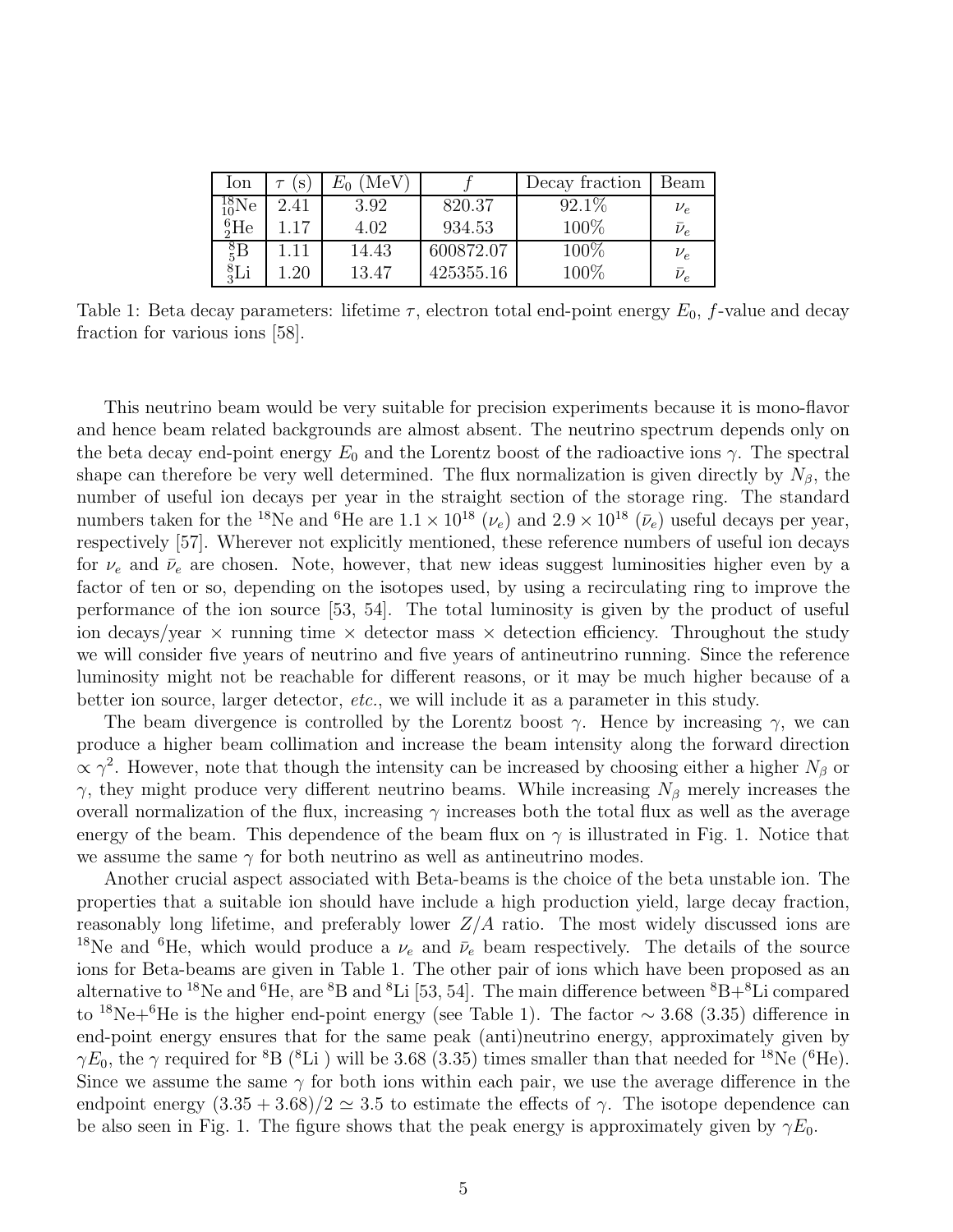

Figure 1: The unoscillated Beta-beam flux spectrum arriving at a detector placed at the magic baseline. The upper panels are for  ${}^{8}B$  (left panel) and  ${}^{8}Li$  (right panel), while the lower panels are for  $^{18}$ Ne (left panel) and  $^{6}$ He (right panel).

Let us discuss now the conditions to obtain a similar spectrum (including normalization) when using different isotope pairs at the same baseline. The purpose of this exercise is to derive the conditions under which we produce matching neutrino energies and fluxes, and therefore deal with the same physics (including neutrino energies, statistics, and, especially, matter effects). If we neglect effects of the endpoint in the beta beam spectrum (*i.e.*,  $E_0 \gg m_e$ ), we know from the beta beam flux formula that the peak energy of the spectrum is approximately given by  $\gamma E_0$ , and the total flux is proportional to  $N_\beta \gamma^2$ . In order to obtain a spectrum with the same peak energy and normalization for two different isotopes with very different endpoint energies (such as <sup>8</sup>B and  $^{18}$ Ne), we therefore have the following conditions (modulo endpoint effects):

$$
\frac{N_{\beta}^{(1)}}{N_{\beta}^{(2)}} \simeq \left(\frac{E_0^{(1)}}{E_0^{(2)}}\right)^2 \,, \quad \frac{\gamma^{(1)}}{\gamma^{(2)}} \simeq \frac{E_0^{(2)}}{E_0^{(1)}}\tag{1}
$$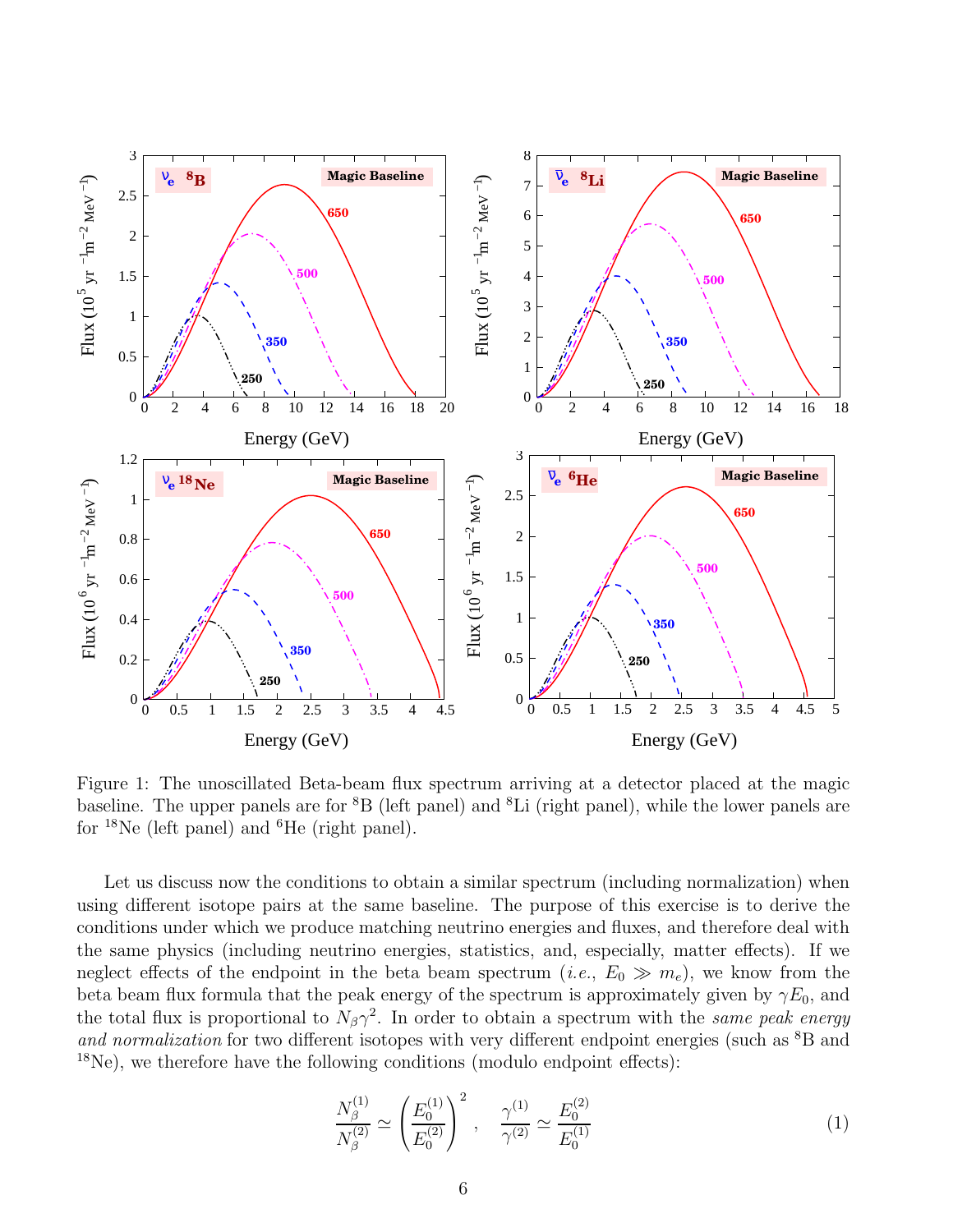From these matching conditions, one obtains the ratio of  $N_{\beta}^{(1)}$  $\frac{\gamma^{(1)}}{\beta}/N_{\beta}^{(2)}$  and  $\gamma^{(1)}/\gamma^{(2)}$  needed for the source ions. Therefore, using an isotope with a higher endpoint energy allows for a lower  $\gamma$  to obtain the same neutrino energies. However, in order to get the same flux, the useful isotope decays have to be adjusted quadratically. For our pairs of isotopes, we have  $E_0^{B+Li} \simeq 3.5 \cdot E_0^{Ne+He}$ . Therefore, from Eq. (1) we obtain the conditions

$$
N_{\beta}^{B+Li} \simeq 12 \cdot N_{\beta}^{Ne+He}, \quad \gamma^{Ne+He} \simeq 3.5 \cdot \gamma^{B+Li} \tag{2}
$$

in order to obtain the same neutrino flux spectrum. Note that the number of useful ion decays  $N_\beta$ represents, to first approximation, an *ion source degree of freedom*, whereas the  $\gamma$  is an *accelerator* degree of freedom.<sup>4</sup> Each can be adjusted with completely different technical challenges. The actual optimization between higher  $\gamma$  versus higher isotope production rates depends on individual cost and machine aspects, and cannot be done at this place [59].

The optimal baseline depends crucially on the choice of source ions and the boost factor. For shorter baselines one is away from the matter resonance, and hence the flux arriving at the detector is proportional to  $1/L^2$ . If one wants to stay at the oscillation maximum in vacuum, one has  $L/E = const.$ , and therefore  $L \propto \gamma$ . Since the cross sections are proportional to ~  $E \propto \gamma$ for deep inelastic scattering (DIS) processes, one has an overall  $1/L^2 \times \gamma \times \gamma^2 = \gamma$  scaling of the event rates in the DIS regime. Close to matter resonance, the flux at the detector hardly falls as a function of L, which means that longer baselines might be preferred. This qualitative discussion of the baseline dependence does not take into account the non-trivial dependence of the oscillation probabilities on the oscillation parameters, and the intrinsic degeneracies. It is the purpose of this work to study this dependence.

From the discussion above we see that one has to optimize for the Beta-beam flux itself by a judicious choice of:

- The types of ions and their end-point energy.
- Lorentz boost factor,  $\gamma$ .
- Number of useful ion decays per year,  $N_{\beta}$ .

It is clear that every choice of ion,  $\gamma$ ,  $N_\beta$  and L will give a different physics reach for the experiment. The choice of  $\gamma$  and  $N_\beta$  will determine the initial Beta-beam flux for a given choice of the source ions. This is what we would call the "input" of the experiment. What finally determines the physics reach of the experiment is the number of events seen in the detector, and the potential to resolve correlations and degeneracies. We will call this the "output" of the experiment. The aim of course is to maximize the "ouput". However, there are practical limitations on stretching the "input" possibilities. Keeping these in mind, we study the comparitive sensitivity reach of the greenfield Beta-beam set-ups in two ways:

- 1. By fixing the input and comparing the output.
- 2. By fixing the output and comparing the required input.

<sup>&</sup>lt;sup>4</sup>There is, however, a non-negligible effect of  $N_\beta$  on the accelerator by increasing the number of ions per bunch (or the number of bunches).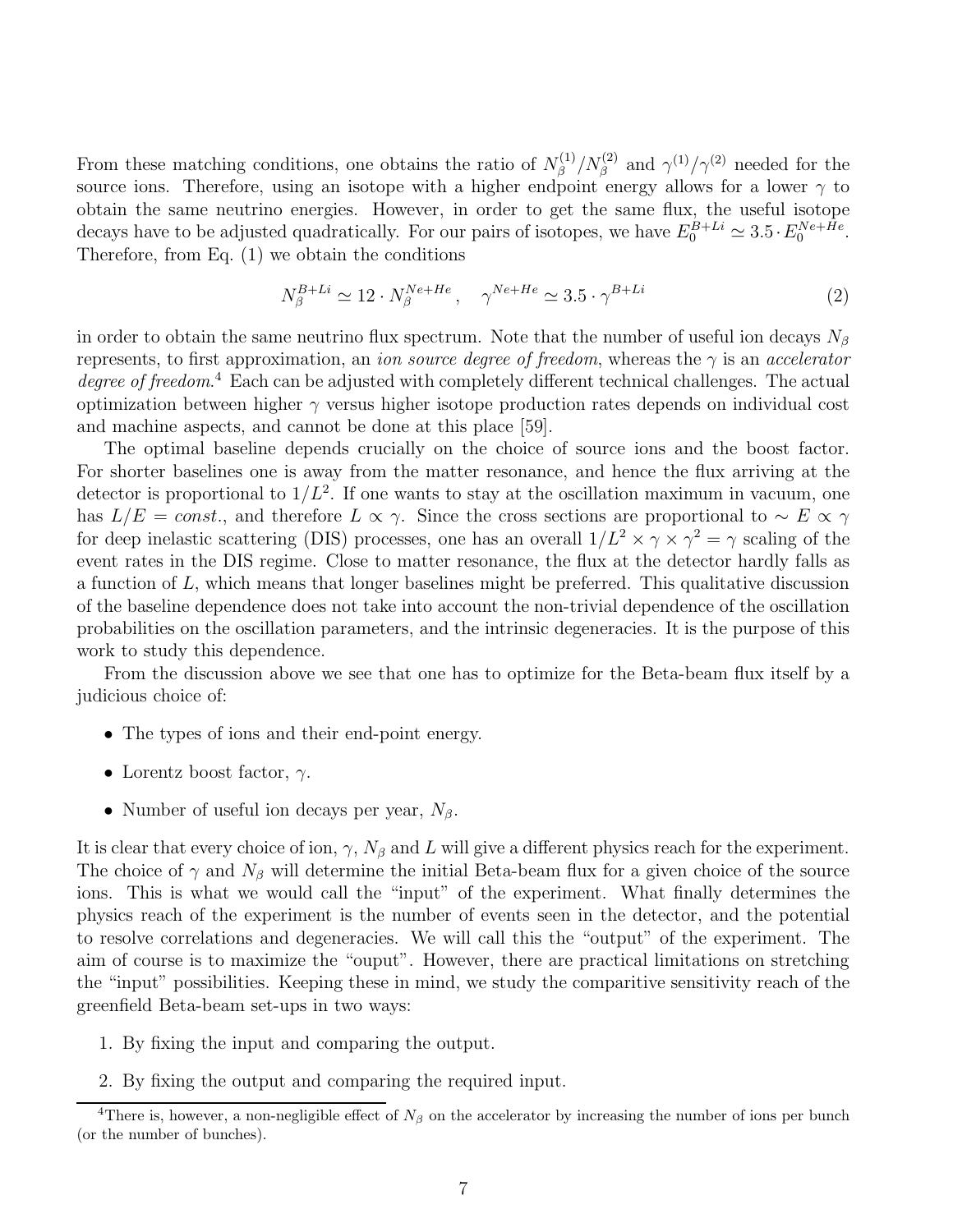| Total Mass                                     | 50 kton         |
|------------------------------------------------|-----------------|
| Energy threshold                               | $1 \text{ GeV}$ |
| Detection Efficiency $(\epsilon)$              | 80\%            |
| Charge Identification Efficiency $(f_{ID})$    | 95%             |
| Detector Energy Resolution function $(\sigma)$ | 0.15E           |
| <b>Bin Size</b>                                | $1 \text{ GeV}$ |
| NC Background Rejection                        | 0.0001          |
| Signal error                                   | $2.5\%$         |
| Background error                               | $5\%$           |

Table 2: Detector characteristics for neutrinos/antinuetrinos used in the simulations. The bin size is kept fixed, while the number of bins is varied according to the maximum energy.

We will use approach  $(1)$  in section 3, where we make a comparison between the sensitivity reach of the experiment using either the <sup>8</sup>B and <sup>8</sup>Li combination or the <sup>18</sup>Ne and <sup>6</sup>He combination, as a function of  $L$ . Sections 4 and 5 are more in the spirit of approach  $(2)$ .

### 2.2 The Detector

We are interested in measuring the golden channel probability  $P_{e\mu}$ . Since we have a  $\nu_e$  ( $\bar{\nu}_e$ ) flux in the beam, we need a detector which is sensitive to muons (antimuons). The detector should have a suitable energy threshold, depending on the energy spectrum of the Beta-beam. In addition, it should have a good energy resolution and low backgrounds. There are a number of detector technologies that have been considered in the literature. For the low energy Beta-beams, water Cerenkov detectors are the most widely chosen, mainly because of their low energy threshold and large size. This is a very well known and tested detector technology. In addition, the detector can be relatively easily upgraded; typically megaton-sizes [60, 61, 62] appear in the literature. However, the backgrounds in this detector are generally larger than in other detector types. For an intermediate  $\gamma$  Beta-beam, a Totally Active Scintillator Detector (TASD) is a possible technology. This is the option chosen and studied by the  $NQ\nu A$  collaboration [12]. The third kind of detector technology, which has been studied extensively and which is currently being used by MINOS, is the magnetized iron calorimeter. A larger version is envisaged to come up soon at the INO facility in India [55]. In this paper it will be referred to as ICAL@INO. For both TASD and magnetized iron detectors the background rejection is typically considered to be better than for water Cerenkov detectors.

In this paper we use, for the sake of simplicity, only one type of detector for both types of ions and all values of  $\gamma$ . We use an ICAL@INO type of detector configuration [55]. We give the details of our detector specifications in Table 2. The charge identification efficiency is incorporated since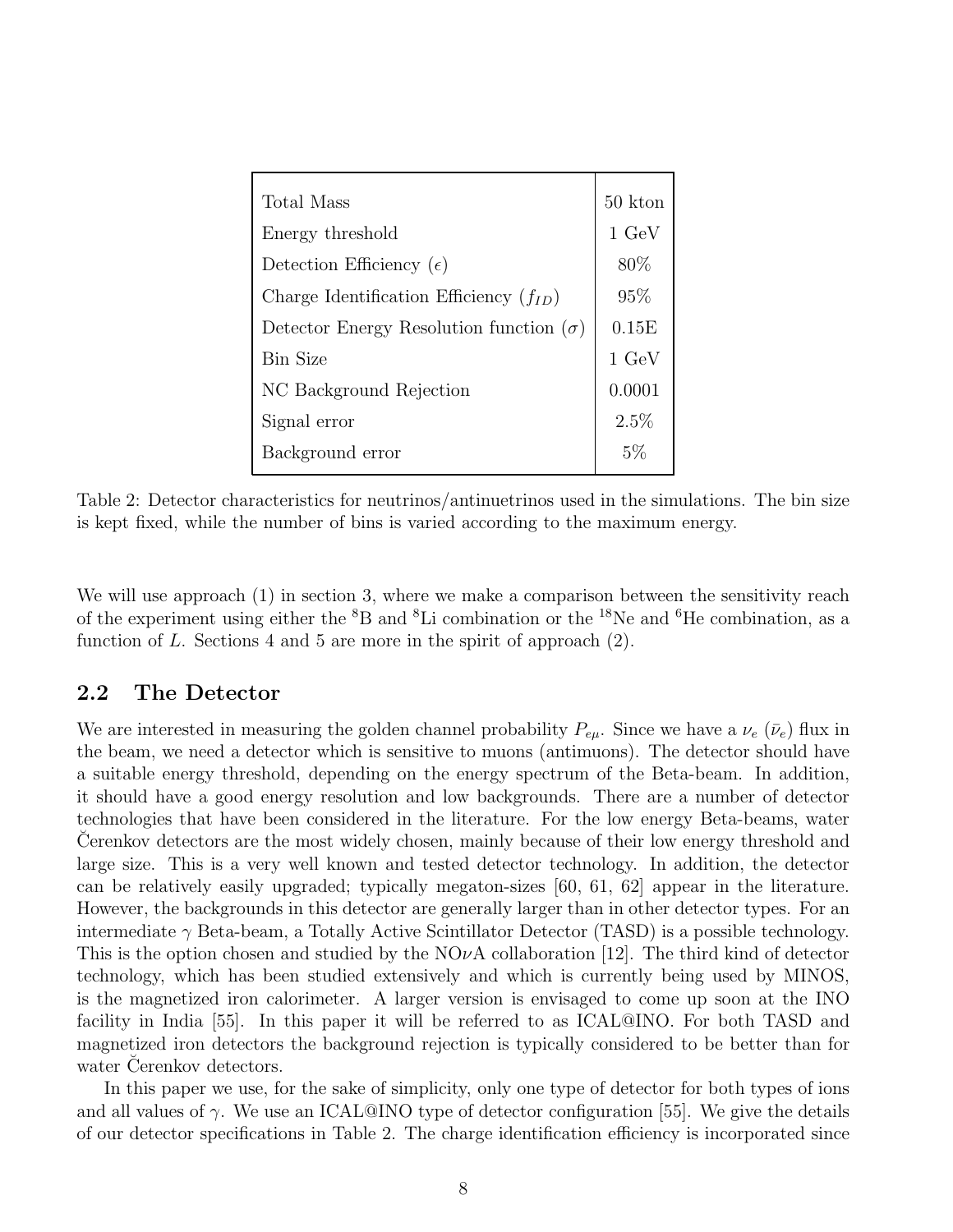that helps in reducing the neutral current backgrounds. The number of (anti)muon events in the detector is given by

$$
N_i = T n_n f_{ID} \epsilon \int_0^{E_{\text{max}}} dE \int_{E_{A_i}^{\text{min}}}^{E_{A_i}^{\text{max}}} dE_A \phi(E) \,\sigma_{\nu_\mu}(E) R(E, E_A) P_{e\mu}(E) , \qquad (3)
$$

where T is the total running time (taken as five years),  $n_n$  are the number of target nucleons in the detector,  $f_{ID}$  is the charge identification efficiency and  $R(E, E_A)$  is the energy resolution function of the detector, for which we assume a Gaussian function. For muon (antimuon) events,  $\sigma_{\nu_{\mu}}$  is the neutrino (antineutrino) interaction cross-section. The quantities  $E$  and  $E_A$  are the true and reconstructed (anti)neutrino energy respectively.

#### 2.3 Neutrino Propagation and Simulation Details

The expression for  $P_{e\mu}$  in matter [63, 64, 65], up to second order terms in the small quantities  $\theta_{13}$ and  $\alpha \equiv \Delta m_{21}^2 / \Delta m_{31}^2$ , is given by [8, 66]

$$
P_{e\mu} \simeq \sin^2 \theta_{23} \sin^2 2\theta_{13} \frac{\sin^2[(1-\hat{A})\Delta]}{(1-\hat{A})^2}
$$
  
\n
$$
\pm \alpha \sin 2\theta_{13} \sin 2\theta_{12} \sin 2\theta_{23} \sin \delta_{\text{CP}} \sin(\Delta) \frac{\sin(\hat{A}\Delta)}{\hat{A}} \frac{\sin[(1-\hat{A})\Delta]}{(1-\hat{A})}
$$
  
\n
$$
+ \alpha \sin 2\theta_{13} \sin 2\theta_{12} \sin 2\theta_{23} \cos \delta_{\text{CP}} \cos(\Delta) \frac{\sin(\hat{A}\Delta)}{\hat{A}} \frac{\sin[(1-\hat{A})\Delta]}{(1-\hat{A})}
$$
  
\n
$$
+ \alpha^2 \cos^2 \theta_{23} \sin^2 2\theta_{12} \frac{\sin^2(\hat{A}\Delta)}{\hat{A}^2},
$$
\n(4)

where

$$
\Delta \equiv \frac{\Delta m_{31}^2 L}{4E}, \quad \hat{A} \equiv \frac{A}{\Delta m_{31}^2},\tag{5}
$$

and  $A = \pm 2\sqrt{2}G_F N_e E$  is the matter potential, given in terms of the electron density  $N_e$  and (anti)neutrino energy  $E$ ; the plus sign refers to neutrinos while the minus to antineutrinos. The second term in Eq. (4) is CP violating. While we will use this formula to discuss our results in some cases, our simulation is based on the exact probabilities.

Unless stated otherwise, we have generated our simulated data for the benchmark values in the first column of Table 3. These values have been chosen in conformity with the status of the oscillation parameters in the light of the current neutrino data [7]. The values of  $\sin^2 2\theta_{13}$  (true),  $\delta_{\text{CP}}$  (true) and mass hierarchy which are allowed to vary in our study, will be mentioned wherever applicable. For the Earth matter density, we use the PREM profile [67]. We expect to have a better knowledge of all the parameters mentioned in Table 3 when the Beta-beam facility comes up. In particular, we assume that the  $1\sigma$  error on them will be reduced to the values shown in the second column of Table 3 [14, 68, 69]. Therefore, we impose "priors" on these quantities, with the corresponding  $1\sigma$  error. The results presented in section 3 have been generated using the  $\chi^2$  technique and numerical code described in [40, 41]. Figures in sections 4 and 5 have been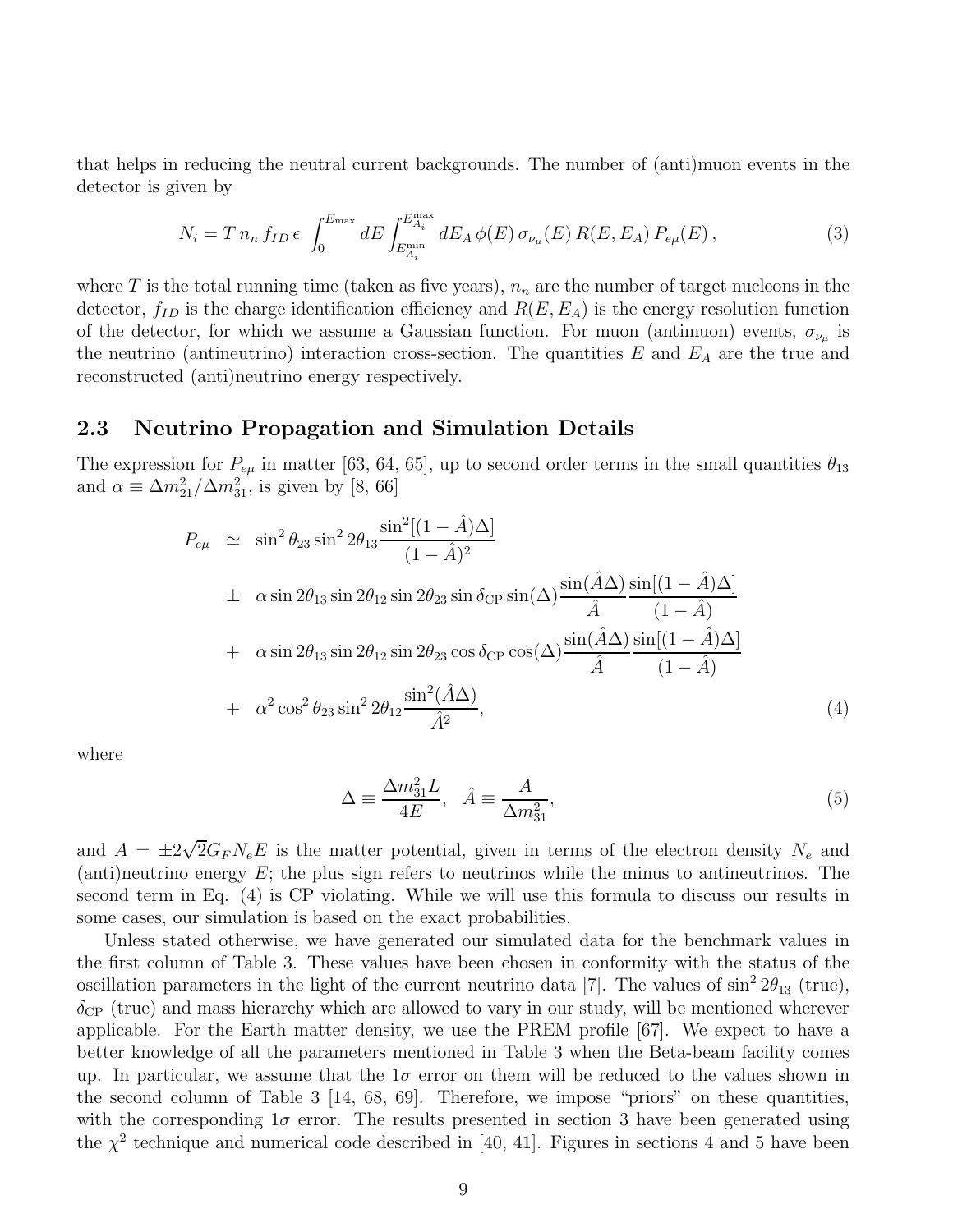| $ \Delta m_{31}^2(\text{true})  = 2.5 \times 10^{-3} \text{ eV}^2 \parallel \sigma(\Delta m_{31}^2) = 1.5\%$ |                                      |
|--------------------------------------------------------------------------------------------------------------|--------------------------------------|
| $\sin^2 2\theta_{23}(\text{true}) = 1.0$                                                                     | $\sigma(\sin^2 2\theta_{23}) = 1\%$  |
| $\Delta m^2_{21}{\rm (true)} = 8.0 \times 10^{-5} \ {\rm eV^2}$                                              | $\int \sigma(\Delta m^2_{21}) = 2\%$ |
| $\sin^2 \theta_{12}$ (true) = 0.31                                                                           | $\sigma(\sin^2\theta_{12})=6\%$      |
| $\rho(\text{true}) = 1 \text{ (PREM)}$                                                                       | $\sigma(\rho) = 5\%$                 |

Table 3: Chosen benchmark values of oscillation parameters and their  $1\sigma$  estimated errors. The last row gives the corresponding values for the Earth matter density.

generated using the GLoBES package [70]. For the latter simulations we do not put any priors on  $|\Delta m_{31}^2|$  and  $\sin^2 2\theta_{13}$  and instead add 10 year prospective disappearance data from T2K [28]. All other details of the  $\chi^2$  technique, as well as beam and detector specification, are taken identical in both numerical codes. We have made extensive checks, and the results obtained from both codes match to a reasonably high level of accuracy. This robustness of the results can be regarded as an independent cross-check within our study.

## 3 Optimizing the Baseline

We optimize the Beta-beam experiments separately with respect to the following physics outputs:

- 1. The  $\theta_{13}$  measurement reach.
- 2. The mass hierarchy reach.
- 3. The CP sensitivity reach.

By "reach" we refer to going to as small  $\sin^2 2\theta_{13}$  as possible. We define the performance indicators below, and optimize the Beta-beam experiment with respect to the baseline in this section. Note that we fix the  $\gamma$  as well as the number of useful ion decays to their reference values in this section.

### 3.1 The  $\theta_{13}$  Sensitivity/Discovery Reach

We define two sets of performance indicators for quantifying the sensitivity of the experiment to  $\theta_{13}$ . We call them the " $\theta_{13}$  sensitivity reach" and the " $\theta_{13}$  discovery reach". The  $\theta_{13}$  sensitivity reach is defined as the range of  $\sin^2 2\theta_{13}$  which is incompatible with the data generated for  $\sin^2 2\theta_{13}$  (true) = 0 at the  $3\sigma$  CL. This performance indicator corresponds to the new  $\sin^2 2\theta_{13}$  limit if the experiment does not see a signal for  $\theta_{13}$ -driven oscillations<sup>5</sup>. In that case, we can exclude some allowed values

<sup>&</sup>lt;sup>5</sup>Note from Eq. (4), while the first three terms go to zero when  $\theta_{13} \rightarrow 0$ , the last term, which depends only on the solar parameters and  $\theta_{23}$ , remains non-vanishing. Therefore, when the flux is high, *i.e.*, for large  $\gamma$  and/or enhanced luminosity, we expect a sizable number of events even when  $\sin^2 2\theta_{13}$  (true) = 0.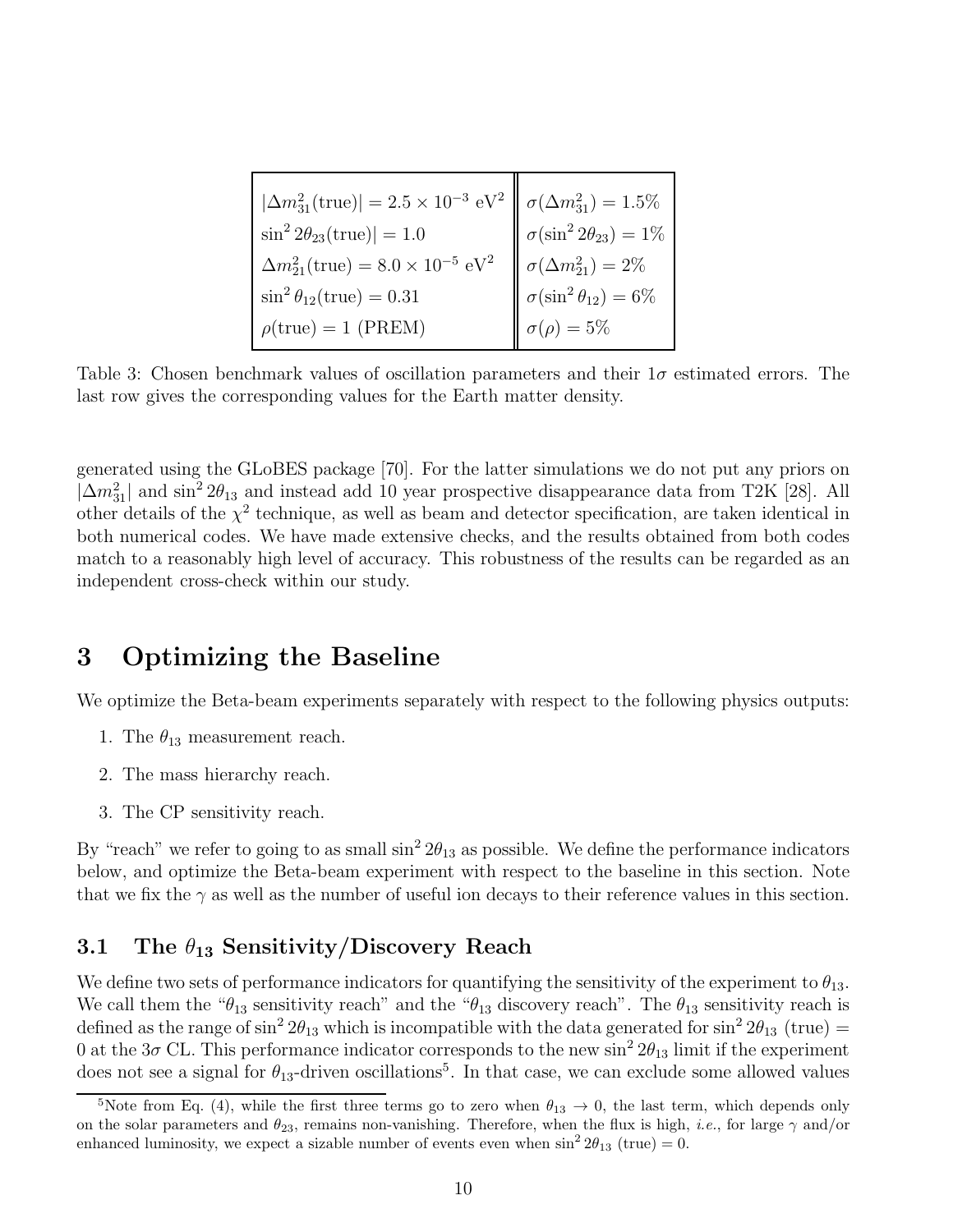

Figure 2: The  $\theta_{13}$  sensitivity reach as a function of the baseline for three different values of  $\gamma = 350$ (blue dot-dashed lines), 500 (red solid lines) and 650 (black dashed lines). The thick lines show the results for <sup>8</sup>B and <sup>8</sup>Li as source ions, while the thin lines give the corresponding results for <sup>18</sup>Ne and <sup>6</sup>He. The region above the curves/within the isolated islands are permitted by the sensitivity criterion.

of  $\sin^2 2\theta_{13}$ , which we call our " $\theta_{13}$  sensitivity reach". In Fig. 2, we show the L-dependence of the  $\theta_{13}$  sensitivity reach of the Beta-beam experiment. The thick lines show the sensitivity for the <sup>8</sup>B and <sup>8</sup>Li combination, while the thin lines show the corresponding sensitivities for the <sup>18</sup>Ne and <sup>6</sup>He ions. The results are shown for three different values of  $\gamma$ . Since the true value of  $\theta_{13}$  is assumed to be zero, the data is independent of the true neutrino mass hierarchy and  $\delta_{\text{CP}}$  (true), but the fit depends on  $sgn(\Delta m_{31}^2)$  and  $\delta_{CP}$ . We have marginalized our results over all oscillation parameters, including mass hierarchy and  $\delta_{\text{CP}}$ . We have also marginalized over the normalization of the Earth matter density<sup>6</sup>. For the <sup>8</sup>B and <sup>8</sup>Li combination, the best  $\theta_{13}$  sensitivity is obtained at the magic baseline. This baseline is defined by the condition [35]

$$
\sin(\hat{A}\Delta) \simeq 0\,,\tag{6}
$$

which evaluates to  $\sqrt{2}G_F n_e L(n_e) = 2\pi$ , or  $L \simeq 7000$  to 7500 km. Therefore, the second, third and last terms in Eq. (4) vanish at this baseline. Since the second and third terms are the CPdependent terms (with the second term being CP violating), the effect of  $\delta_{\rm CP}$  is absent. Therefore, the correlation and degeneracies are hardly present, increasing the sensitivity of the experiment.

The impact of the magic baseline is particularly visible for the  ${}^{8}B$  and  ${}^{8}Li$  combination because for these ions the fluxes peak at  $E \sim 5 - 10$  GeV for  $\gamma \sim 350 - 650$ . It turns out that for these

<sup>6</sup> In all results given in this paper, we have done full marginalization over hierarchy, all oscillation parameters and the normalization factor of the Earth matter density distribution.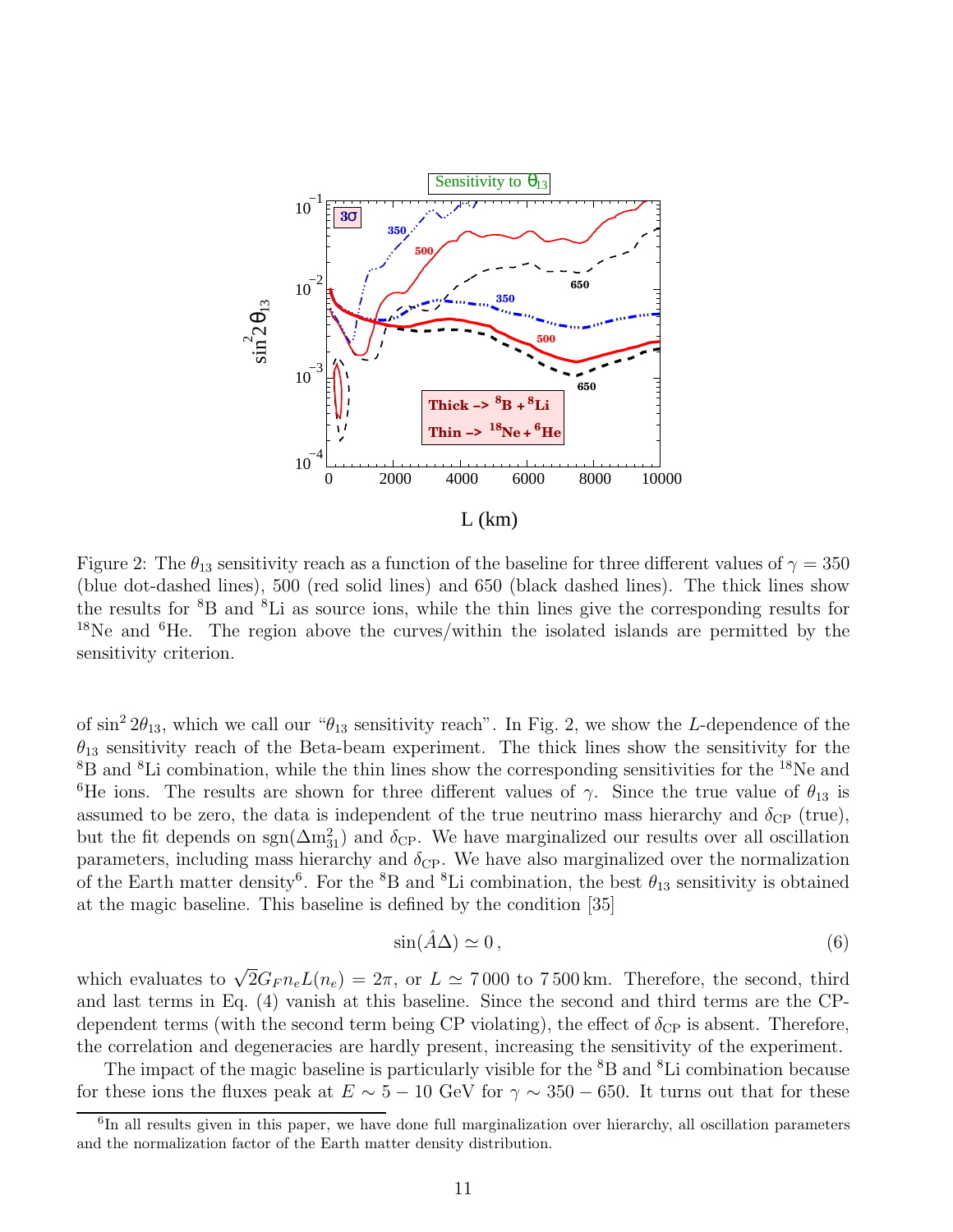

Figure 3: The  $\theta_{13}$  discovery reach as a function of baseline for <sup>8</sup>B and <sup>8</sup>Li (left panel) and for <sup>18</sup>Ne and <sup>6</sup>He (right panel). The pink hatched region is where a  $3\sigma$  discovery is possible for all values of  $\delta_{\text{CP}}$  (true), the white boxed region is where a  $3\sigma$  discovery is possible for some values of  $\delta_{\text{CP}}$  (true), while the unshaded blank region is where its impossible to get a discovery at  $3\sigma$  for any value of  $\delta_{\rm CP}$  (true). The red dashed curve is the discovery reach for  $\delta_{\rm CP}$  (true) = 0 while the blue dashed-dotted curve is the same for  $\delta_{\text{CP}}$  (true) =  $\pi$ . Here the true hierarchy is assumed to be normal.

energies, one obtains near-resonant matter effects, corresponding to  $\hat{A} \to 1$  in Eq. (4). Therefore, the flux decreases less than  $1/L^2$  at these energies, and is still quite substantial at the magic baseline. In fact, for short distances, the  $1/L^2$  dependence is canceled by the resonant probability enhancement, as can be read off Eq.  $(4)$ . For the <sup>18</sup>Ne and <sup>6</sup>He combination, the fluxes peak around  $E \sim 1.0 - 2.5$  GeV for  $\gamma \sim 350 - 650$ . For such low energies, matter effects are small, even for very long baselines. More importantly, for  $E \sim 1.0 - 2.5$  GeV, the oscillatory factor peaks at  $L \sim 500 - 1250$  km if one assumes  $\Delta m_{31}^2 = 2.5 \times 10^{-3}$  eV<sup>2</sup>. Therefore, for this ion pair, the minimum in the  $\sin^2 2\theta_{13}$  sensitivity comes at the baseline where we expect the first oscillation maximum. For  $\gamma = 650$ , 500 and 350, the best sensitivity comes at  $L = 1250$  km, 890 km and 680 km, respectively. Beyond this baseline, both the flux and the probability fall, resulting in a sharp loss of the sin<sup>2</sup>  $2\theta_{13}$  sensitivity. Note the isolated regions for <sup>18</sup>Ne and <sup>6</sup>He and  $\gamma = 500$  and 650, which are also incompatible with  $\sin^2 2\theta_{13}$  (true) = 0. The gap is mainly an artifact of the presence of clone solutions at these smaller baselines and it might be breached by the combination of a higher flux, better energy resolution, etc., leading to a much better sensitivity.

In Fig. 3, we show the "discovery reach" for  $\sin^2 2\theta_{13}$  (true). This performance indicator is defined as the range of  $\sin^2 2\theta_{13}$  (true) values which allow us to rule out  $\sin^2 2\theta_{13} = 0$  at the 3σ CL. Since the data are now generated for a non-zero  $\sin^2 2\theta_{13}$  (true), there is a  $\delta_{\rm CP}$  (true) dependence and a true mass hierarchy dependence. The discovery reach for  $\delta_{\rm CP}$  (true) = 0 is shown by the dashed curve in Fig. 3, and the discovery reach for  $\delta_{\rm CP}$  (true) =  $\pi$  is shown by the dashed-dotted curve. For each  $\delta_{\text{CP}}$  (true), one obtains a corresponding such curve. To show the impact of this  $\delta_{\text{CP}}$  (true) dependence of the discovery potential, and to illustrate explicitly the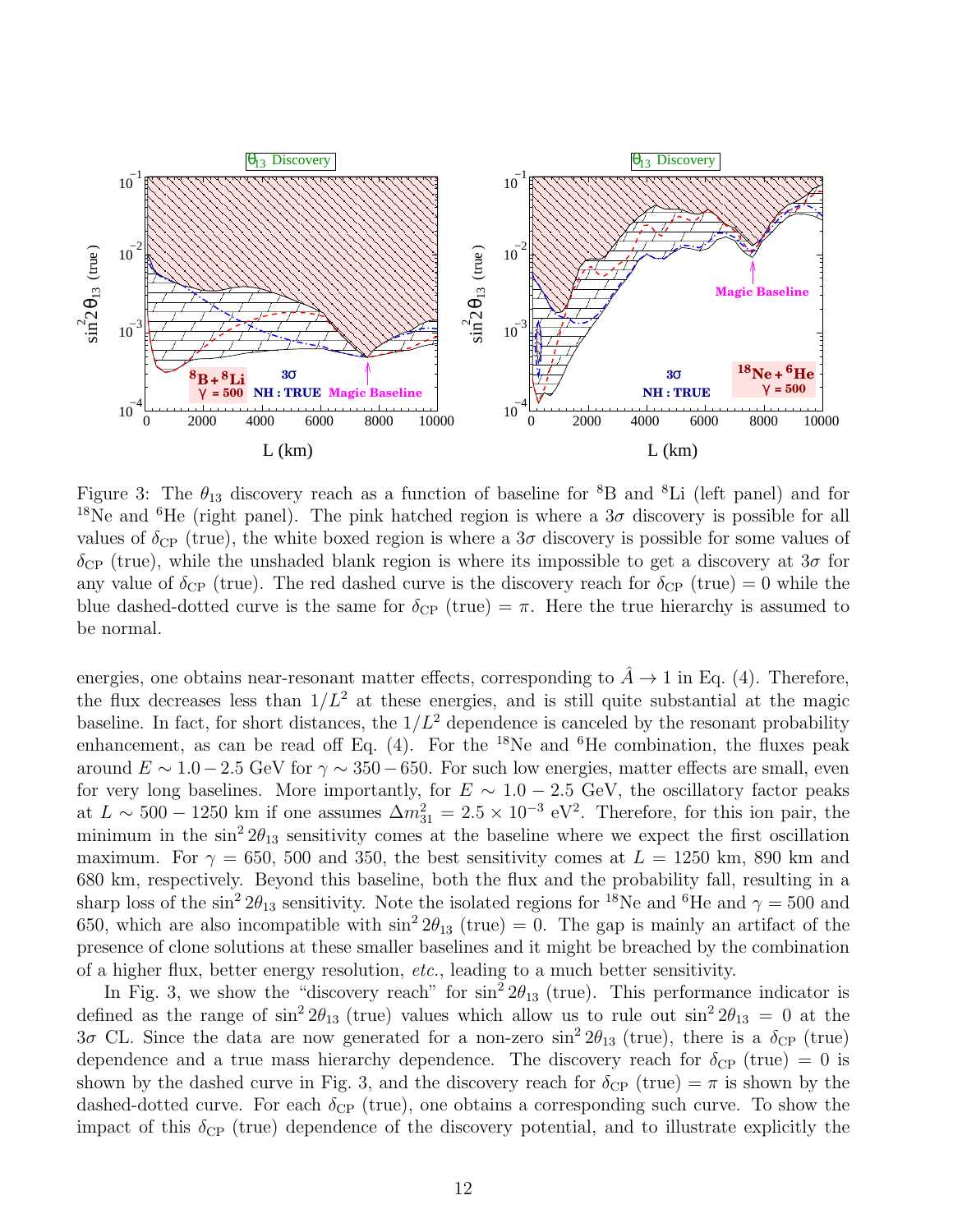increase in the "risk factor" coming from our lack of knowledge of  $\delta_{CP}$  (true), we present in Fig. 3 a band marked by boxes showing the entire range of  $\sin^2 2\theta_{13}$  (true) values corresponding to all possible values of  $\delta_{\text{CP}}$  (true). Fig. 3 has been drawn for the true normal hierarchy.

The way to interpret this figure is as follows: At a given L, one will discover  $\sin^2 2\theta_{13}$  for any  $\delta_{\text{CP}}$  (true) at the upper limit aand beyond (the pink hatched region), whereas there is no value of  $\delta_{\text{CP}}$  (true) for which one can discover sin<sup>2</sup>  $2\theta_{13}$  below the lower limit (the unshaded region). Within the band, the fraction of  $\delta_{\text{CP}}$  (true), which allows for a discovery, increases as one approaches the upper limit. Therefore, the upper edge of this band gives the most conservative discovery reach. We will take this as our final discovery reach at a given baseline. The lower edge of the band shows the best possible case. The left panel of Fig. 3 is computed for <sup>8</sup>B and <sup>8</sup>Li, while the right panel is computed for <sup>18</sup>Ne and <sup>6</sup>He. All results in this figure have been computed for  $\gamma = 500$ . Again we note that, at the magic baseline, our results are CP independent, and the band reduces to a point since the discovery reach is independent of  $\delta_{\text{CP}}$  (true) at this baseline<sup>7</sup>. For the <sup>8</sup>B and <sup>8</sup>Li combination the best discovery reach comes at  $L = 7600$ , which is the magic baseline. It is noteworthy though that for these ions the best possible case, given by the lower edge of the band, comes at a lower baseline of  $L \approx 700$  km. For the <sup>18</sup>Ne and <sup>6</sup>He pair, since matter effects are low, there is only a local minimum at the magic baseline. In fact, the best performance of the experiment comes at  $L = 900$  km, which is approximately the baseline where we have the oscillation maximum for  $\gamma = 500$ . Again we note the appearance of islands inside the band for the <sup>18</sup>Ne and <sup>6</sup>He ions. For regions inside these islands, the discovery of  $\sin^2 2\theta_{13}$  is independent of  $\delta_{\rm CP}$  (true).

We have also computed the  $\sin^2 2\theta_{13}$  (true) discovery reach for the true inverted hierarchy. Since the figures look very similar to Fig. 3, we do not show them explicitely. However, note that in the inverted case, the curves for  $\delta_{\rm CP}$  (true) = 0 and  $\pi$  interchange their roles. It is not surprising that the inverted hierarchy performs similar to the normal one for the beta beams, since the neutrino and antineutrino event rates are very similar. Our chosen number of useful ion decay is about a factor of three higher for antineutrinos than neutrinos, which is compensated by the higher neutrino cross sections.

# $3.2$  The  $\text{sgn}(\Delta \text{m}_{31}^2)$  Sensitivity Reach

We define the mass hierarchy sensitivity as the range of  $\sin^2 2\theta_{13}$  (true) for which the wrong hierarchy can be excluded at the  $3\sigma$  CL. We show our results as a function of the baseline in Fig. 4. As before, the left panel is for the <sup>8</sup>B and <sup>8</sup>Li case, and the right panel for <sup>18</sup>Ne and <sup>6</sup>He. In addition, we show the risk with respect to  $\delta_{\text{CP}}$  (true) as a band marked by boxes, where the lower edge corresponds to the best possible reach (obtainable for only some specific  $\delta_{\rm CP}$  (true)), and the upper edge to the conservative case (valid irrespective of the value of  $\delta_{\rm CP}$  (true)). That means that the hierarchy can be determined for any  $\sin^2 2\theta_{13}$  (true) above the upper end of the band. In all panels, we also show the curves corresponding to  $\delta_{\rm CP}$  (true) = 0 and  $\delta_{\rm CP}$  (true) =  $\pi$ , for illustration. For the  ${}^{8}B$  and  ${}^{8}Li$  case, we find that the best sensitivity to the mass hierarchy comes at the magic baseline. The reason for this is basically the same as in the previous subsection:

<sup>&</sup>lt;sup>7</sup>For the <sup>18</sup>Ne and <sup>6</sup>He combination, there is a small width even at the magic baseline. In this case  $\sin^2 2\theta_{13}$  (true) is large, and Eq. (4) has to be expanded to higher order. The magic baseline condition Eq. (6) may not hold for higher order terms. This was also noted and pointed out in [41].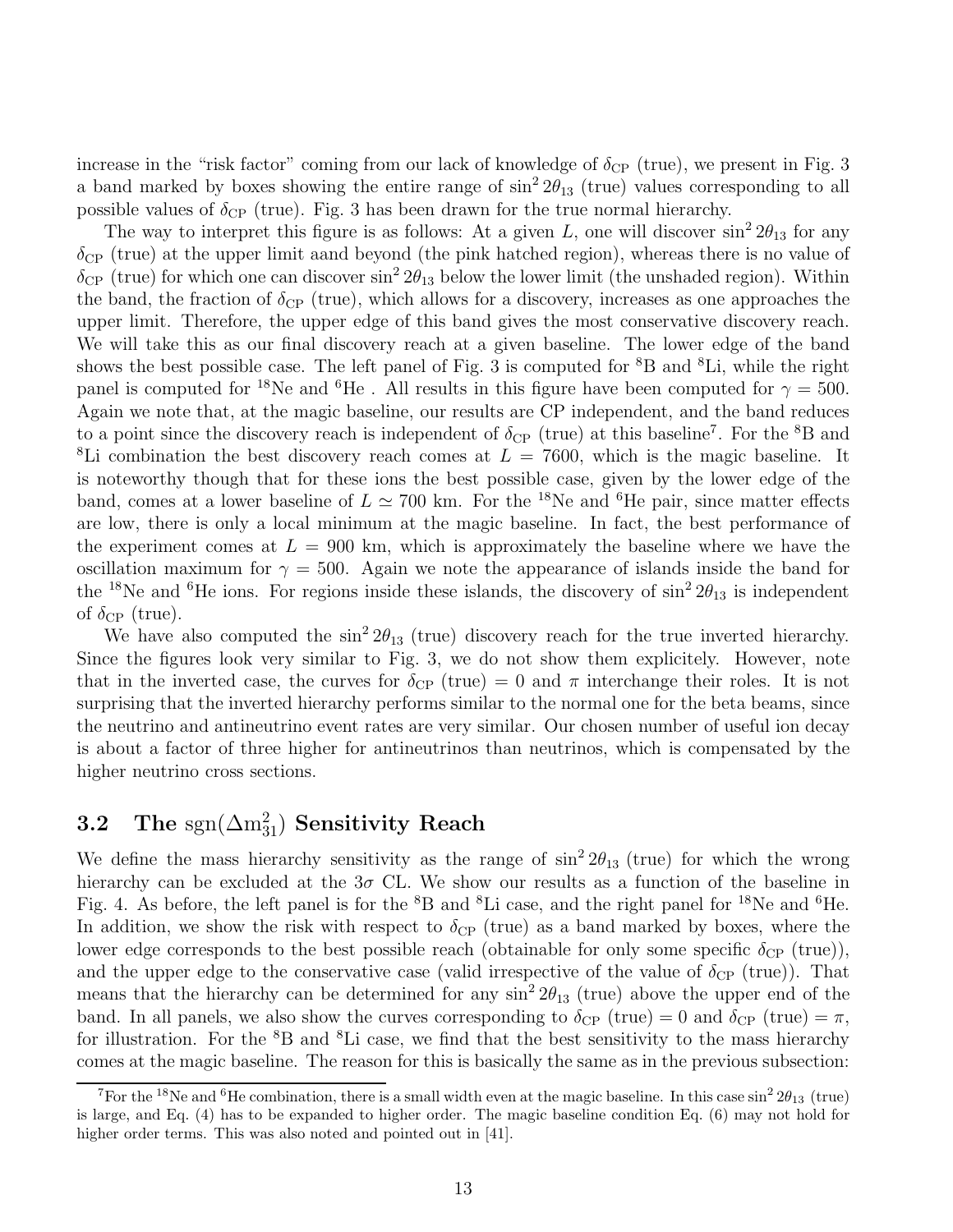

Figure 4:  $\sin^2 2\theta_{13}$  (true) reach for determining  $sgn(\Delta m_{31}^2)$  at  $3\sigma$  CL as a function of the baseline with  ${}^{8}B$  and  ${}^{8}Li$  (left panel) and  ${}^{18}Ne$  and  ${}^{6}He$  (right panel) taken as the source ions. The pink hatched region is where the wrong hierarchy can be ruled out for all values of  $\delta_{\text{CP}}$  (true), the white boxed region is where the hierarchy determination is possible for some values of  $\delta_{\text{CP}}$  (true), while the unshaded blank region is where its impossible to determine the hierarchy for any value of  $\delta_{\text{CP}}$  (true). The red dashed (blue dashed-dotted) curves show the hierarchy sensitivity for  $\delta_{\rm CP}$  (true) = 0 ( $\delta_{\rm CP}$  (true) =  $\pi$ ). The true hierarchy is assumed to be normal.

The near-resonant matter effects lead to a large number of events, and the resonant behavior is only present for one hierarchy (normal or inverted). It is, therefore, possible to have very large matter dependent oscillations for  $L \ge 4000$  km. However, the effect of  $\delta_{\rm CP}$  (true) could wash away the sensitivity to sgn( $\Delta m_{31}^2$ ). For example, for  $L \simeq 4000$  km, we do not obtain a very good sensitivity for even the best case. If one takes into account all possible  $\delta_{\rm CP}$  (true) values, the sensitivity becomes deteriorated significantly. At the magic baseline, the dependence on  $\delta_{\text{CP}}$  (true) is reduced. Therefore, this baselines provides the best choice to determine the mass hierarchy.

The right panel in Fig. 4 corresponds to the  $^{18}$ Ne and  $^{6}$ He case. The sensitivity to the mass hierarchy is rather poor for the values of  $\gamma$  we have adopted here because of the low energies off the matter resonance (the energies are about a factor of 3.5 lower than for the  ${}^{8}B$  and  ${}^{8}Li$  pair). Since the mass hierarchy determination crucially depends on matter effects, we have very poor sensitivity for this performance indicator, at least for the values of  $\gamma$  considered here. We will see in the next section that this set of ions could start giving comparable sensitivity only when the  $\gamma$ is increased by a factor of three. For  $\gamma = 500$ , the best sensitivity comes at  $L \simeq 2000$  km.

Again, we have tested the true inverted hierarchy case, and we have not found any significant qualitative or quantitative differences.

#### 3.3 The CP Sensitivity Reach

We next discuss the reach of the experiment to  $CP$  violation as a function of  $L$ . We define the sensitivity to (maximal) CP violation as the range of  $\sin^2 2\theta_{13}$  for which CP conservation (*i.e.*,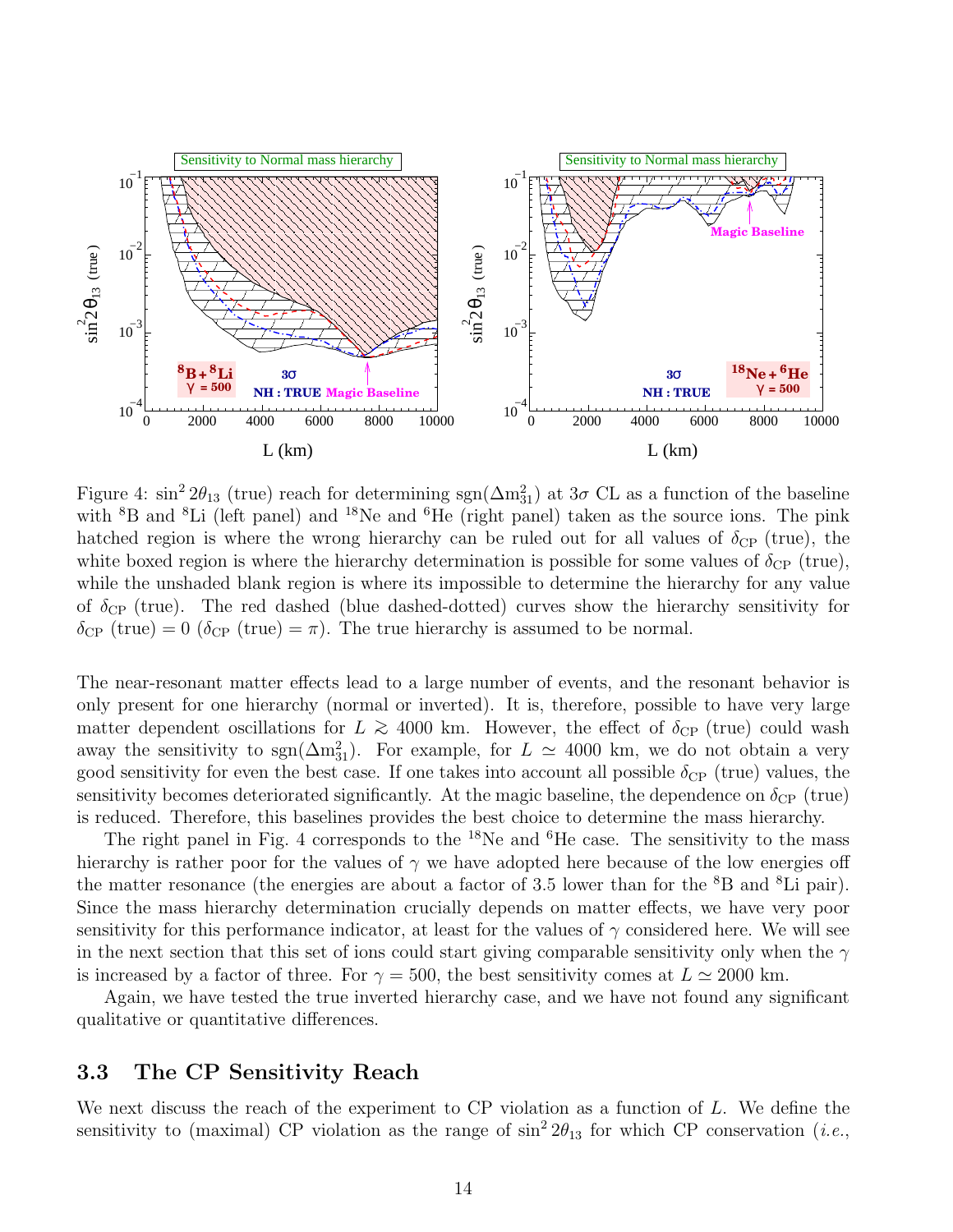

Figure 5:  $\sin^2 2\theta_{13}$  (true) reach for sensitivity to maximal CP violation as a function of L, for three different values of  $\gamma$ . The upper panels are for <sup>8</sup>B and <sup>8</sup>Li taken as the source ions and the lower panels are for <sup>18</sup>Ne and <sup>6</sup>He as the source ions. The left panels are for  $\delta_{\rm CP}$  (true) =  $\pi/2$ , and the right panels for  $\delta_{\text{CP}}$  (true) =  $3\pi/2$ . In all cases, a true normal hierarchy has been assumed.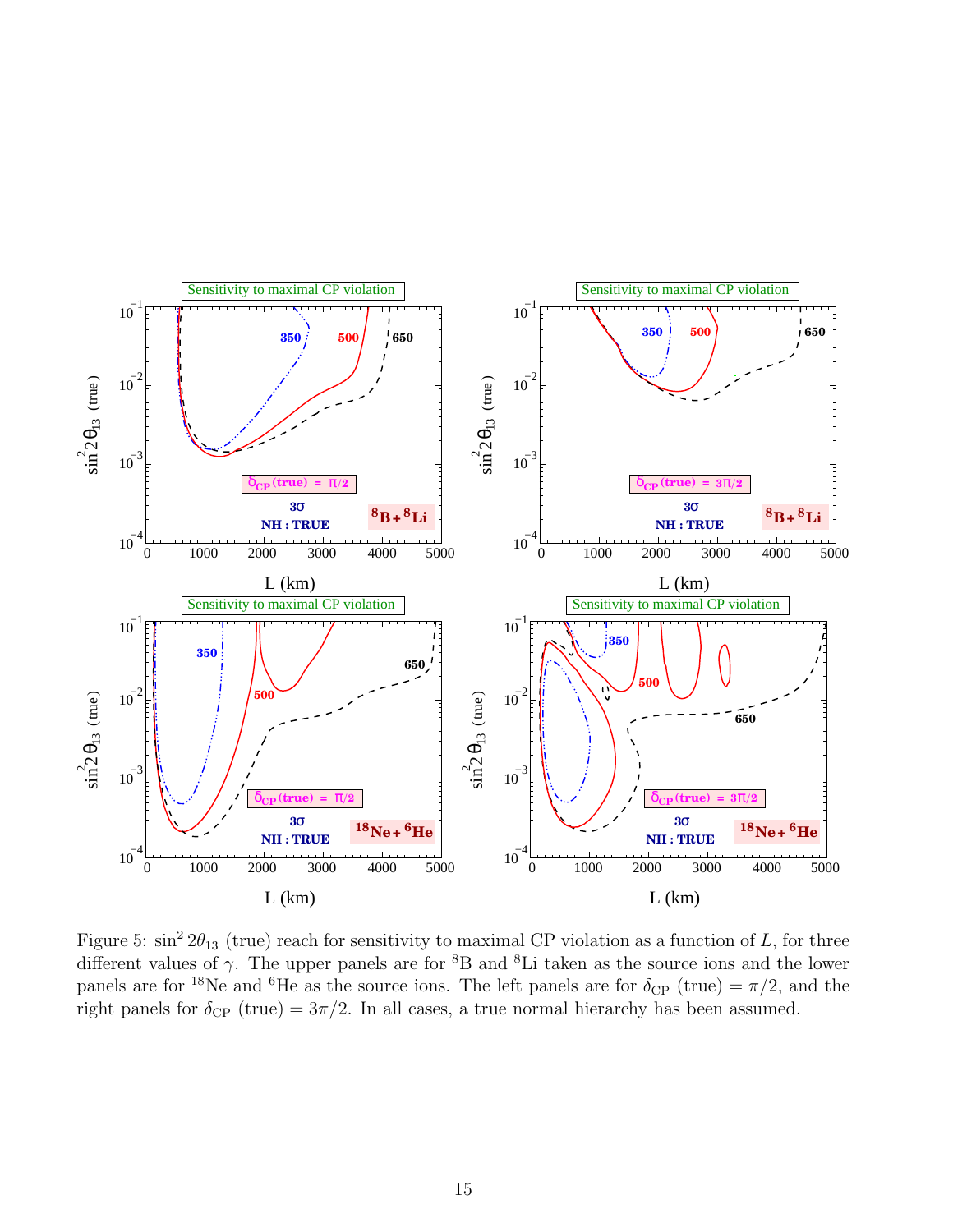$\delta_{\text{CP}} = 0$  and  $\pi$ ) can be excluded at the  $3\sigma$  confidence level irrespective of the (fit) hierarchy. The results are shown in Fig. 5, where we generate the data either for  $\delta_{CP}$  (true) =  $\pi/2$  (left panels) or  $3\pi/2$  (right panels). The upper panels are computed for the <sup>8</sup>B and <sup>8</sup>Li pair, while the lower panels are for the <sup>18</sup>Ne and <sup>6</sup>He pair. We show results for three choices of  $\gamma$ . Let us focus on  $\delta_{\rm CP}$  (true) =  $\pi/2$  (left panels) first. The best choice for the baseline is around  $L = 500 - 1500$ km, depending on the choice of ions and  $\gamma$ . For example, for the <sup>8</sup>B and <sup>8</sup>Li combination, the optimum is found at around the FNAL-Homestake baseline  $L = 1290 \text{ km}$ . However, the absolute performance for <sup>8</sup>B and <sup>8</sup>Li is worse than for the <sup>18</sup>Ne and <sup>6</sup>He combination. For  $3\pi/2$  (right panels), the sensitivity becomes worse in both cases due to the impact of degeneracies. Ignoring the gaps, there is still a substantial CP violation reach for <sup>18</sup>Ne and <sup>6</sup>He for both  $\delta_{\rm CP}$  (true) =  $\pi/2$ and  $3\pi/2$ . For example, if Double Chooz constrains  $\sin^2 2\theta_{13}$  to values smaller than about 0.04, a short baseline  $L \approx 300$  km together with  $\gamma \geq 500$  might be sufficient for the CP violation measurement because the gap can be excluded. The optimal baseline for maximum  $\sin^2 2\theta_{13}$ reach, on the other hand, ranges between  $L \simeq 600$  for  $\gamma = 350$  to  $L = 1000$  km for  $\gamma = 650$ . For the inverted hierarchy, we obtain very similar figures to Fig. 5, but the role of  $\delta_{\rm CP}$  (true) =  $\pi/2$ and  $\delta_{\rm CP}$  (true) =  $3\pi/2$  is exchanged.

## 4 Optimizing the Baseline and Gamma

In this section, we will allow for larger values of  $\gamma$  and show results in the  $\gamma - L$  plane, while we still fix the number of useful ion decays to its reference value. In section 2, we have compared the different ion pairs for the same fixed  $\gamma$ . This however, implies that the peak energies, and therefore the physics (matter effects etc.) is different. Here we wish to show the projected sensitivity for the two sets of isotopes when they produce beams with similar peak energies, where we leave both L and  $\gamma$  as free parameters. The motivation is to have similar effect of the oscillations and matter effects for both the sets of ions. The end-point energies of  $^{18}$ Ne and  $^{6}$ He are about 3.5 times smaller than those of <sup>8</sup>B and <sup>8</sup>Li. Therefore, with  $\gamma$  for <sup>18</sup>Ne and <sup>6</sup>He scaled up by a factor of roughly 3, we expect almost the same oscillated spectral shape for the two cases. Hence we show the results for  $\gamma < 1000$  for <sup>8</sup>B and <sup>8</sup>Li, and for  $\gamma < 3000$  for the <sup>18</sup>Ne and <sup>6</sup>He. We stress that we allow for these prohibitively large values of  $\gamma$  for <sup>18</sup>Ne and <sup>6</sup>He in order to compare set-ups with same physics output. While they might appear to be unrealistic, they can in principle be achieved by an accelerator as large as the LHC [71]. The Tevatron might also be used to give large boost factors.

### 4.1 The  $\theta_{13}$  Sensitivity

In order to discuss the  $\theta_{13}$  performance, we use the  $\sin^2 2\theta_{13}$  sensitivity reach in this section. The  $\sin^2 2\theta_{13}$  sensitivity represents the *largest* fit  $\sin^2 2\theta_{13}$  which fits a  $\sin^2 2\theta_{13}$  (true) = 0. Therefore in this section, we do not take into account any disjoint regions, such as the ones which appeared in Fig. 2. We reiterate that the  $\sin^2 2\theta_{13}$  sensitivity is independent of the true mass hierarchy and  $\delta_{\text{CP}}$  (true). We show in Fig. 6 the  $3\sigma \sin^2 2\theta_{13}$  sensitivity reach as a function of baseline L and Lorentz factor  $\gamma$ . The curves in this figure represent the  $3\sigma$  C.L. contours for different values of  $\sin^2 2\theta_{13}$ . The contours are spaced by 0.2 in  $\log_{10}(\sin^2 2\theta_{13})$ , and the numbers are shown in the figure for some of them. The diamonds mark the absolute optimum within each plot; the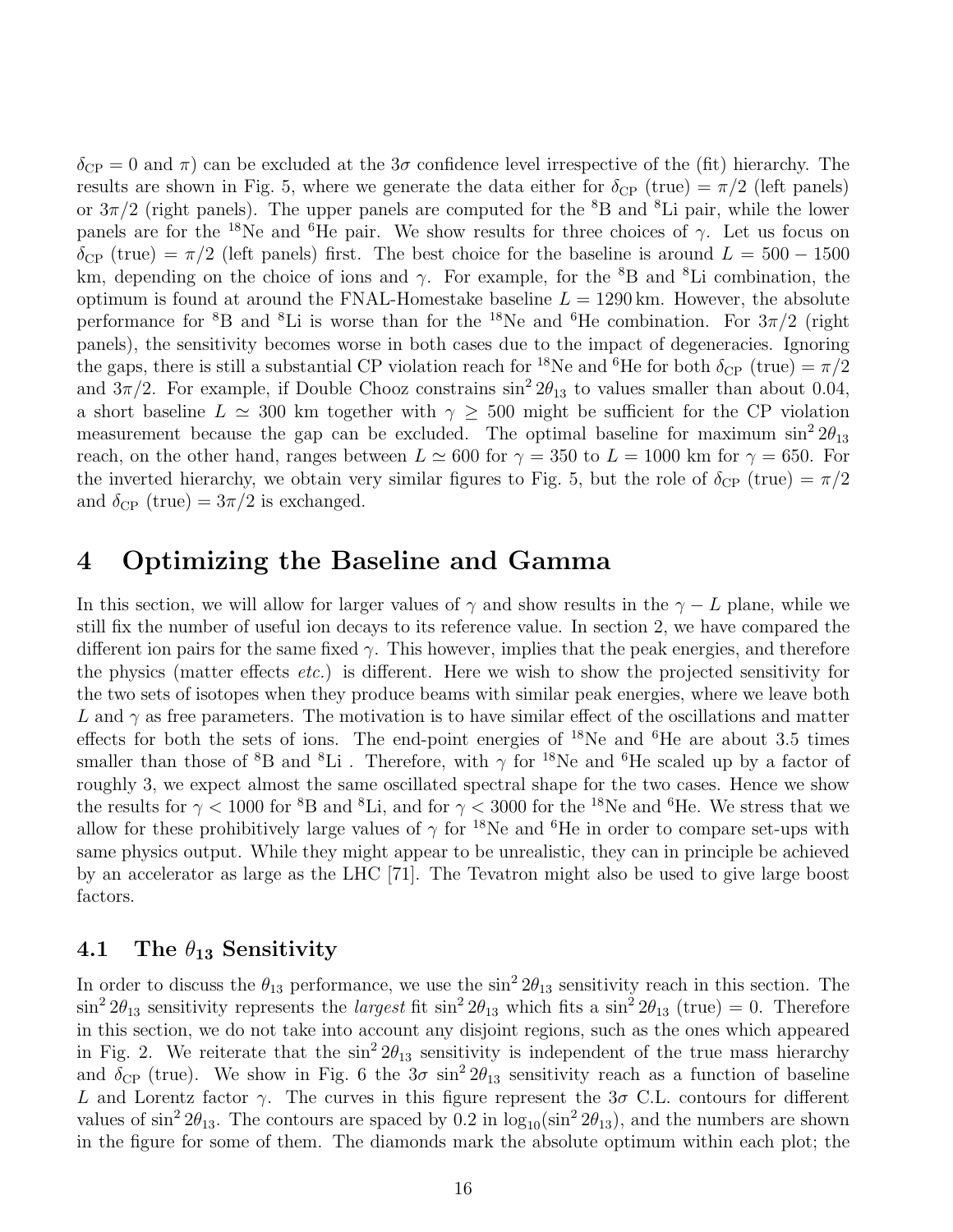

Figure 6: The  $3\sigma \sin^2 2\theta_{13}$  sensitivity as a function of baseline L and boost factor  $\gamma$ . The  $\sin^2 2\theta_{13}$ sensitivity represents the largest possible  $\sin^2 2\theta_{13}$ , which fits data simulated at  $\sin^2 2\theta_{13}$  (true) = 0. The upper row corresponds to  ${}^{8}B$  and  ${}^{8}Li$ , the lower row to  ${}^{18}Ne$  and  ${}^{6}He$ . The left column shows the systematics limit only (*i.e.*, the oscillation parameters are fixed with  $\delta_{\rm CP} = 0$ ), whereas the right column shows the final limit including correlations and degeneracies. The contours are spaced by 0.2 in  $\log_{10}(\sin^2 2\theta_{13})$ , where the numbers are given for some of these. The diamonds mark the absolute optimum within each plot, which are  $10^{-3.66}$ ,  $10^{-3.00}$ ,  $10^{-4.66}$ , and  $10^{-4.21}$ , respectively, from the upper left to the lower right. On the right axes of the plots, an energy scale is attached which corresponds to the mean peak energy  $\gamma \bar{E}_0$  with  $\bar{E}_0$  being the mean of the endpoint energies for the isotope pair.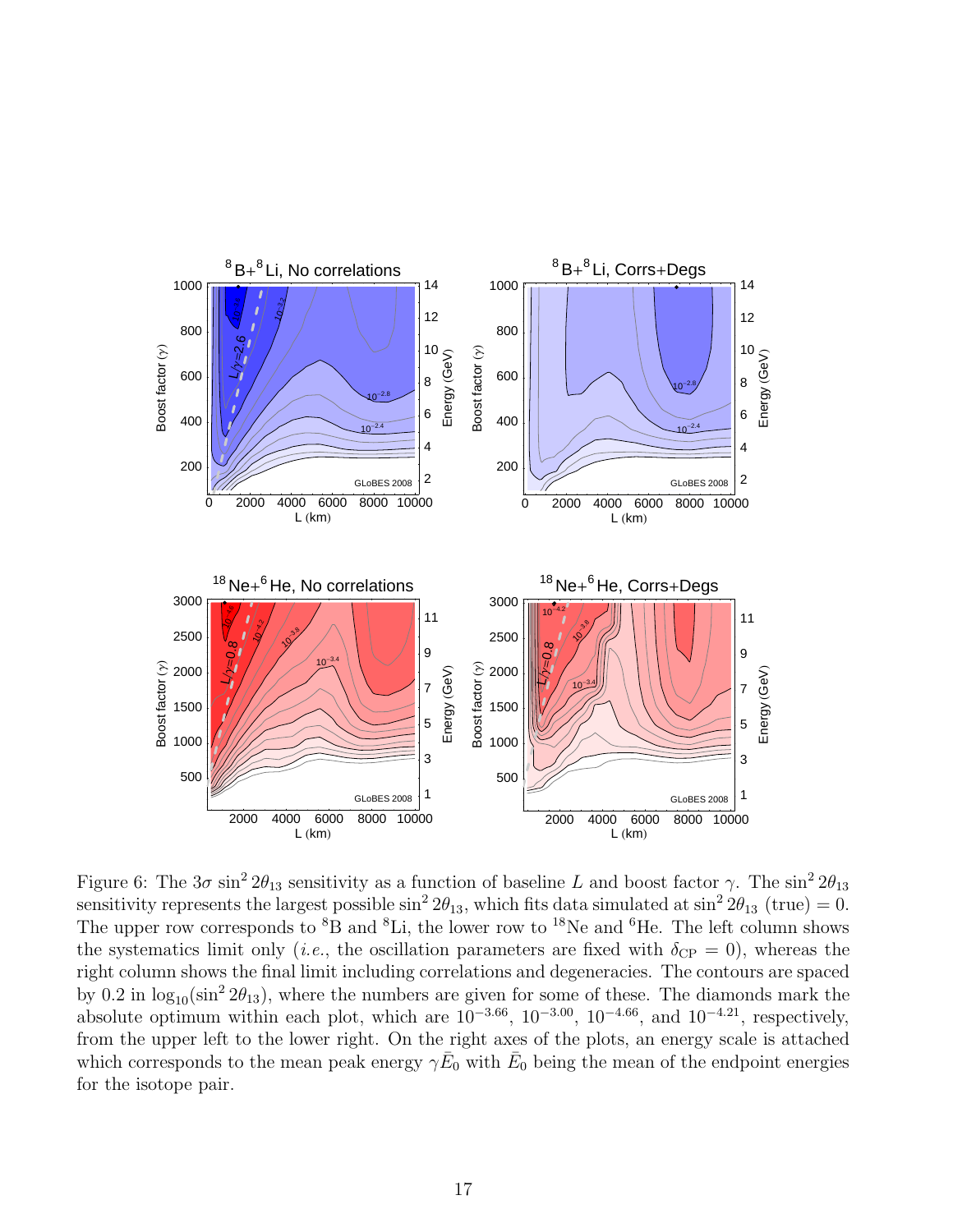corresponding values are given in the figure caption. The upper row corresponds to  ${}^{8}B$  and  ${}^{8}Li$  and the lower row to  $^{18}$ Ne and  $^{6}$ He. The left column shows the systematics limit only, where we have kept all parameters including the mass hierarchy and  $\delta_{\text{CP}} = 0$  fixed in the fit. The right column shows the final sensitivity limit after including correlations and degeneracies. From Section 2.1, we have learned that a gamma range for <sup>18</sup>Ne and <sup>6</sup>He about three times larger than for <sup>8</sup>B and <sup>8</sup>Li gives similar neutrino peak energies, which is illustrated by the right vertical axes in the plots. This feature is reflected in our choice of the  $\gamma$  ranges in Fig. 6. Note that in both the upper and lower rows of Fig. 6 we have used the same isotope decay rates, the same running times, and the same detector simulation.

Let us first focus on the systematics limit shown in the left column. The two panels for the different isotopes look qualitatively very similar, but the absolute performance is much better for <sup>18</sup>Ne and <sup>6</sup>He for  $\gamma$  values three times larger. This is because while we have tuned the oscillation probability for both isotopes to be the same, the flux increases as  $\gamma^2$ , and therefore the event rate for the  $^{18}$ Ne and  $^{6}$ He combination scales up by a factor of about nine for the three times higher boost factors. According to Eq.  $(2)$ , the absolute sensitivities for the two isotopes would be more or less identical if the  $\gamma$  for <sup>18</sup>Ne and <sup>6</sup>He was turned up by a factor of about 3.5 and the source luminosity for  ${}^{8}B$  and  ${}^{8}Li$  was enhanced by a factor of about 12. This means that primary difference between the upper and lower rows in Fig. 6 is the different event rate, but not the spectral shape and energies. We can also note from the figure that for a give set of source ions and for a given L and  $N_{\beta}$ , the sensitivity of the experiment increases as  $\gamma$  is increased. For the best sensitivity reach, the baseline has then to be adjusted accordingly. The figure shows that the best choice for L roughly corresponds to tuning  $L/\gamma \simeq 2.6$  for <sup>8</sup>B and <sup>8</sup>Li and  $L/\gamma \simeq 0.8$  for <sup>18</sup>Ne and  ${}^{6}$ He.<sup>8</sup> We show the lines for these conditions in Fig. 6 in the upper left panel and lower panels<sup>9</sup>. Note that the slopes of these lines are different by about a factor of  $E_0^{(1)}/E_0^{(2)} \simeq 3.5$  because the boost factors are related by Eq. (2) in order to obtain the same neutrino energies. The optimal regions appear slightly to the left of these lines in the figure because statistics are higher at lower L.

Once the correlations and degeneracies are included  $(c.f.,$  right column of Fig. 6), the optimum baseline changes qualitatively for  ${}^{8}B$  and  ${}^{8}Li$ , but not for  ${}^{18}Ne$  and  ${}^{6}He$ . One can read off from the upper right panel that the magic baseline becomes the optimum baseline for about  $\gamma \geq 350$ , whereas for  $\gamma$  < 350 the shorter baseline is preferred. The reason for this was also discussed in the previous section. For  $\gamma \geq 350$  one gets a peak neutrino energy greater than 5 GeV. For these energies one can obtain very large matter effects for the very long baselines and hence the oscillation probability becomes larger here. Therefore, the event rate in this regime is improved due to a combination of large matter driven oscillation probability as well as increased flux driven by larger  $γ$ . Most importantly, close to the magic baseline, the effect of  $δ<sub>CP</sub>$  is almost negligible. Therefore, once the correlations and degeneracies are taken into account, this becomes the deciding factor which ensures that for  $\gamma \geq 350$ , the magic baseline emerges as the most optimal baseline choice for the  $\theta_{13}$  sensitivity. For  $\gamma < 350$ , both the oscillation probability as well as the flux collimation are small, and therefore the longer baselines suffer due to the  $1/L^2$  suppression factor for the event rates. As a result, despite being free from problems of correlations and degeneracies, the magic

<sup>&</sup>lt;sup>8</sup>In fact, the unit of  $L/\gamma$  is km, which we do not put explicitly.

<sup>&</sup>lt;sup>9</sup>Since for <sup>8</sup>B and <sup>8</sup>Li we do not get the optimum at the oscillation maxima obeying  $L/\gamma \simeq 2.6$  once correlations and degeneracies are taken, we do not show the line in the upper right panel.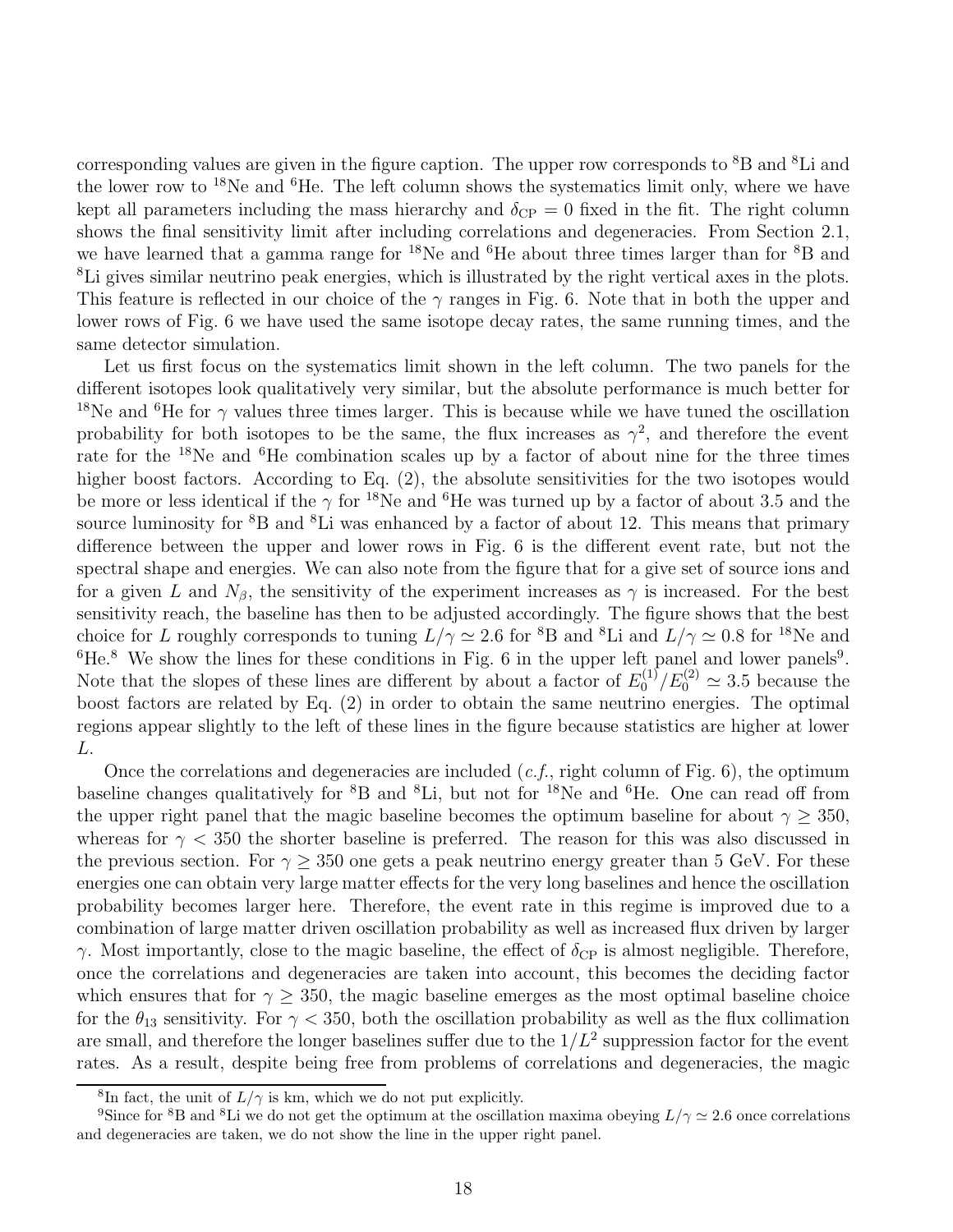baseline looses sensitivity compared to the shorter baselines. Also note that the sensitivity for  $\gamma$  < 350 is rather poor, and therefore it is desirable to do the experiment at  $\gamma \geq 350$ .

The situation is very different for the  $^{18}$ Ne and  $^{6}$ He case, where the shorter baseline (which roughly satisfies  $L/\gamma \simeq 0.8$ ) is always the better choice for the sin<sup>2</sup>  $2\theta_{13}$  sensitivity for any value of  $\gamma$ . Note that we have adjusted  $\gamma$  to keep the same peak energy (shown by the dashed lines) and hence we have the same spectral shape and the same effect of the oscillation probability as compared to <sup>8</sup>B and <sup>8</sup>Li. However, the  $\gamma$  here is about three times larger, and that becomes the overwhelming deciding factor for the most suitable baseline. The enhancement in the flux due to the beam collimation in this case ensures that the shorter baselines have a high enough statistics to handle the problem of parameter correlations and degeneracies. Therefore, the  $\sin^2 2\theta_{13}$  sensitivity is better than that of the magic baseline, which is free from a  $\delta_{\rm CP}$  dependence but suffers from the  $1/L^2$  suppression. Therefore, the best sensitivity roughly follows the  $L/\gamma = 0.8$  line. We remind the reader that the isolated regions obtained for  $\gamma = 500$  and 650 in Fig. 2 also correspond to  $L/\gamma \simeq 0.8$ . For small values of sin<sup>2</sup>  $2\theta_{13}$ , that are relevant here, the  $\delta_{CP}$  dependent terms in the fit are extremely important at values of L close to  $L_{oscmax}/2$ . This corresponds to  $L/\gamma \simeq 0.8$  for  $^{18}$ Ne and  $^{6}$ He.

In the following section, we will compare the long (magic) with the short baseline. For the long (magic) baseline, we will choose  $L = 7500 \text{ km}$  (optimum). For the short baseline we will take the local optimum obtained, which obeys  $L/\gamma \simeq 2.6$  for <sup>8</sup>B and <sup>8</sup>Li and  $L/\gamma \simeq 0.8$  for <sup>18</sup>Ne and  ${}^{6}$ He.

# $\textbf{4.2} \quad \textbf{The} \ \text{sgn}(\Delta \text{m}_{31}^{2}) \ \textbf{Sensitivity} \ \textbf{Reach}$

In Fig. 7, we show the  $\sin^2 2\theta_{13}$  (true) reach for the sensitivity to the normal mass hierarchy  $(3\sigma)$ as a function of baseline L and boost factor  $\gamma$ . The sgn( $\Delta m_{31}^2$ ) reach represents the minimum  $\sin^2 2\theta_{13}$  (true) above which the mass hierarchy will be discovered for any  $\sin^2 2\theta_{13}$  (true) (*i.e.*, there are no gaps in the sensitivity). The upper row corresponds to <sup>8</sup>B and <sup>8</sup>Li, the lower row to <sup>18</sup>Ne and <sup>6</sup>He. The left column is computed for  $\delta_{CP}$  (true) =  $\pi/2$ , whereas the right column is for  $\delta_{\rm CP}$  (true) =  $3\pi/2$ . Note that the sin  $\delta$  term in Eq. (4) is positive for neutrinos and negative for antineutrinos. This means that the simulated neutrino rate is larger for  $\delta_{\rm CP}$  (true) =  $\pi/2$  and smaller for  $\delta_{\rm CP}$  (true) =  $3\pi/2$ . Therefore, statistics is better for  $\delta_{\rm CP}$  (true) =  $\pi/2$ , and we expect a better mass hierarchy sensitivity. It is for this reason we have chosen to illustrate the  $sgn(\Delta m_{31}^2)$ sensitivity reach for  $\delta_{\text{CP}}$  (true) =  $\pi/2$  and  $3\pi/2$  only in Fig. 7, which represent two cases close to the best case and worst case. These two cases would change their role if one used a true inverted hierarchy instead, *i.e.*, the best performance would be close to  $\delta_{\rm CP}$  (true) =  $3\pi/2$ , and the worst close to  $\delta_{\rm CP}$  (true) =  $\pi/2$ .

For both isotope pairs, there are two main observations for the mass hierarchy measurement:

- 1. Longer baselines are preferred with the optimal sensitivity reach appearing at L close to the magic baseline. This is not surprising since for longer baselines the matter effect contribution becomes larger, which allows to discriminate between NH and IH. The sensitivity gets better at the magic baseline since the probability at the magic baseline is free of  $\delta_{\text{CP}}$  related correlations and degeneracies.
- 2. Higher boost factors are preferred (at least within the shown ranges). First of all, the event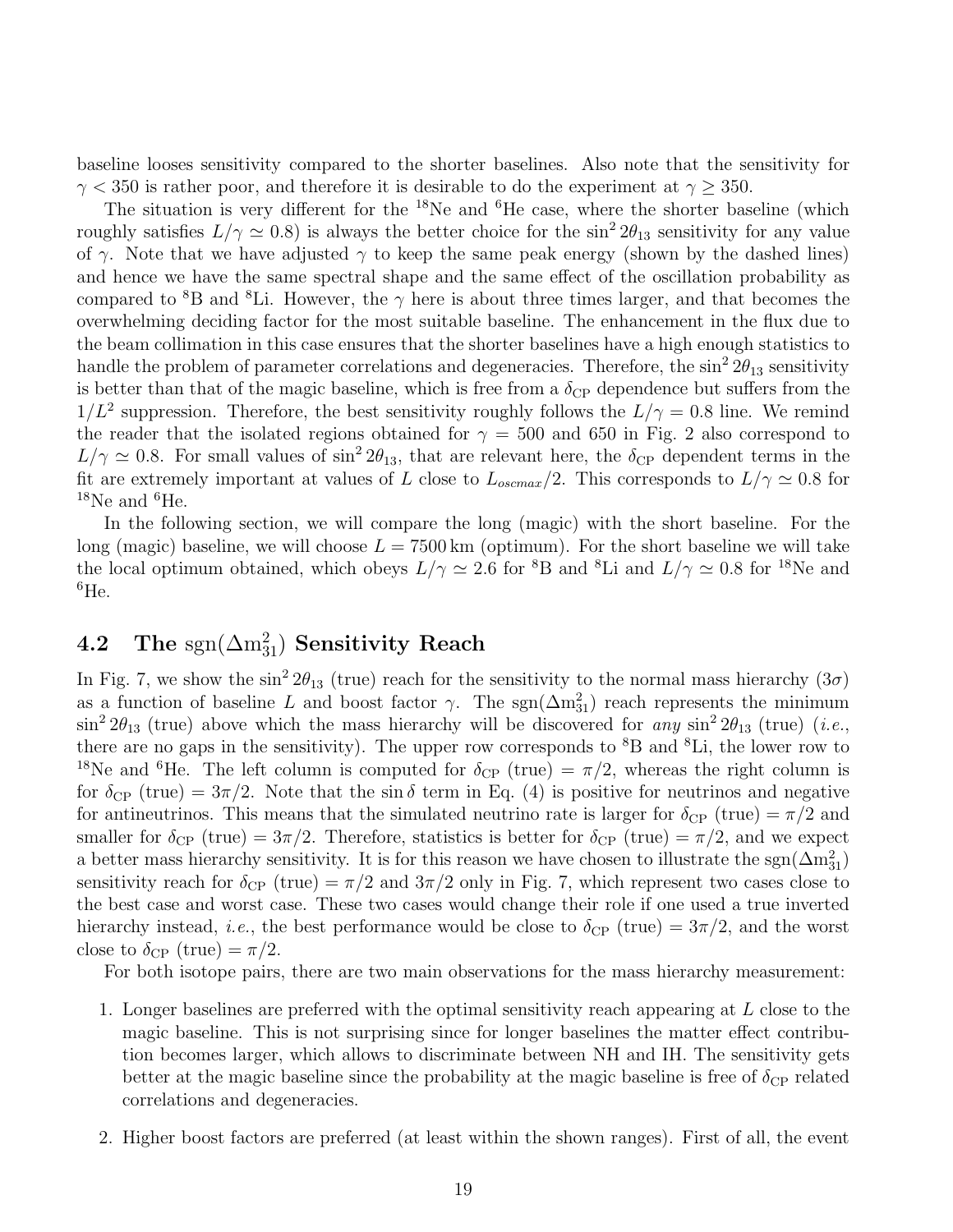

Figure 7: The  $\sin^2 2\theta_{13}$  (true) reach for the sensitivity to the normal mass hierarchy  $(3\sigma)$  as a function of the baseline L and boost factor  $\gamma$ . The sin<sup>2</sup>  $2\theta_{13}$  (true) reach represents the minimum  $\sin^2 2\theta_{13}$  (true) above which the mass hierarchy will be discovered for any  $\sin^2 2\theta_{13}$  (true) (*i.e.*, there are no gaps in the sensitivity). The upper row corresponds to <sup>8</sup>B and <sup>8</sup>Li, while the lower row to <sup>18</sup>Ne and <sup>6</sup>He. The left column is computed for  $\delta_{\rm CP}$  (true) =  $\pi/2$ , whereas the right column is for  $\delta_{\text{CP}}$  (true) =  $3\pi/2$ . The contours are spaced by 0.2 in  $\log_{10}(\sin^2 2\theta_{13} \text{ (true)}),$  where the numbers are given for some of these. The diamonds mark the absolute optimum within each plot, which are  $10^{-3.46}$ ,  $10^{-3.36}$ ,  $10^{-4.29}$ , and  $10^{-4.10}$ , respectively, from the upper left to the lower right. On the right axes of the plots, an energy scale is attached which corresponds to the mean peak energy  $\gamma \bar{E}_0$  with  $\bar{E}_0$  being the mean of the endpoint energies for the isotope pair.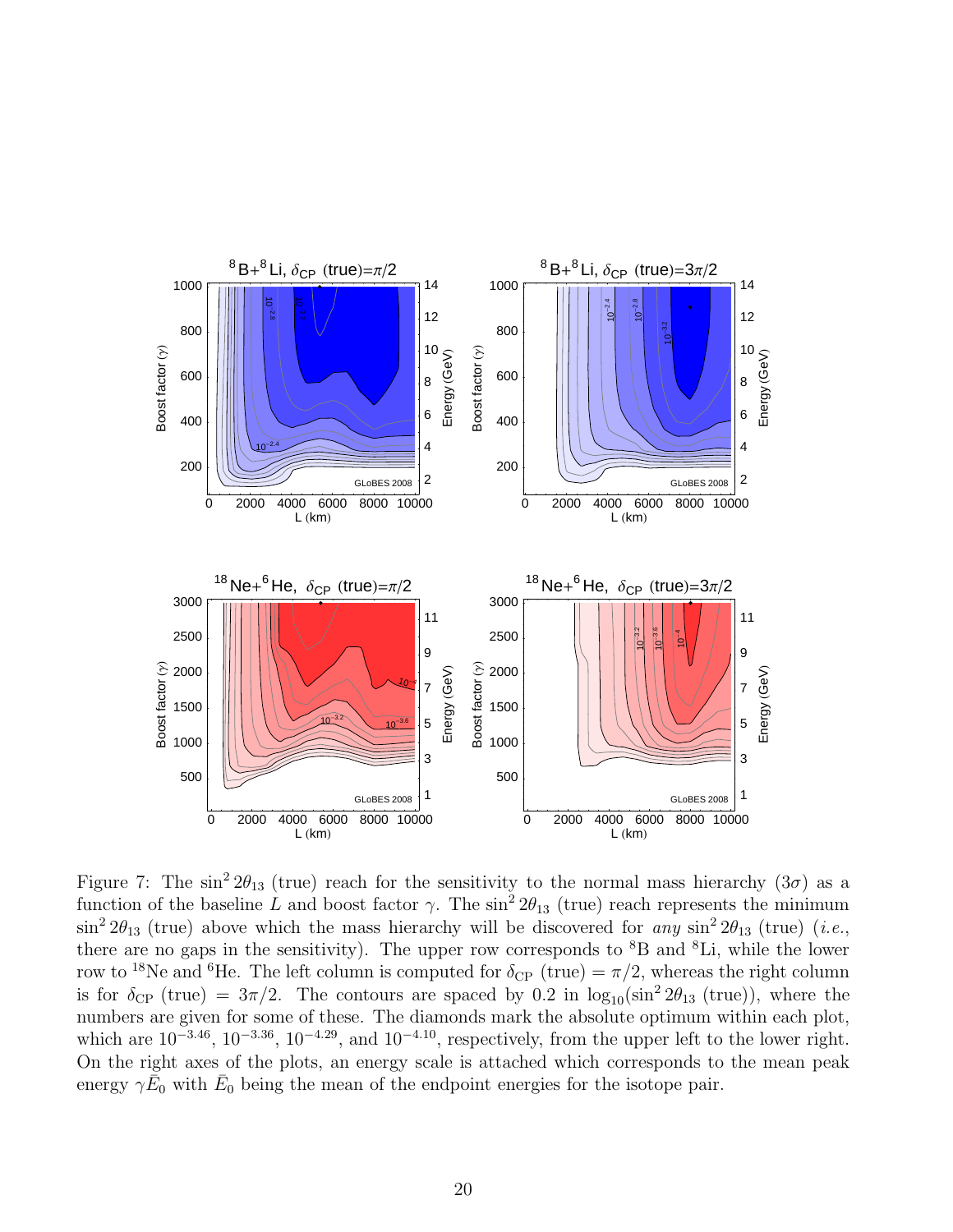rate increases as  $\gamma$  increases. However, matter effects also increase as one approaches the mantle resonance energy at about 7 GeV. Therefore, sufficiently high energies are needed to observe the mass hierarchy discriminating matter effects.

In summary, we find that the optimal choice for determining the hierarchy is  $L \sim 7000 -$ 9000 km, and  $\gamma \gg 200$  for <sup>8</sup>B and <sup>8</sup>Li or  $\gamma \gg 750$  for <sup>18</sup>Ne and <sup>6</sup>He. Of course, for the same energy, the absolute performance is better for <sup>18</sup>Ne and <sup>6</sup>He as long as one can create boost factors which are three times larger.

#### 4.3 The CP Sensitivity Reach

In order to discuss the CP sensitivity, we show in Fig. 8 the  $\sin^2 2\theta_{13}$  (true) reach for the sensitivity to maximal CP violation (3σ) as a function of the baseline L and boost factor  $\gamma$ . The data are generated for  $\delta_{\text{CP}}$  (true) =  $\pi/2$  (left panels) or  $3\pi/2$  (right panels). We show in the figures the minimum sin<sup>2</sup>  $2\theta_{13}$  (true) above which maximal CP violation will be discovered for *any* sin<sup>2</sup>  $2\theta_{13}$  (true). In these figures we discard the lower allowed islands in Fig. 5 (lower right panel) and consider only the upper regions. The upper row corresponds to  ${}^{8}B$  and  ${}^{8}Li$ , the lower row to  ${}^{18}Ne$  and  ${}^{6}He$ . Obviously, for the CP violation sensitivity, a shorter baseline is a must, because the magic baseline is not sensitive to  $\delta_{\text{CP}}$ . Hence, we only show baselines up to 5000 km in this figure, since there is no sensitivity for longer baselines. As for the mass hierarchy reach, here too the performance for the normal hierarchy is best for  $\delta_{\text{CP}}$  (true) =  $\pi/2$  and worst for  $\delta_{\text{CP}}$  (true) =  $3\pi/2$ . However, their roles change for the inverted hierarchy. Note that the poor sensitivity close to  $\delta_{\rm CP}$  (true)  $\simeq 3\pi/2$ mainly comes from unresolved degeneracies due to poor statistics. Combining data of this set-up with a second (much longer) baseline could help in resolving the degeneracies and improving the sensitivity. Here we focus on the left column of Fig. 8 for the following discussion.

A comparison of the upper left and lower left panels of Fig. 8 reveals qualitative differences between the sensitivities coming from the two pairs of isotopes. We observe that the <sup>18</sup>Ne and <sup>6</sup>He combination is far superior for probing the CP phase. We had already seen this feature in the earlier section when we had compared the CP sensitivity reach of the two sets of isotopes for the same  $\gamma$ . In fact, the sensitivity to maximal CP violation improves with  $\gamma$  for <sup>18</sup>Ne and <sup>6</sup>He, and we find that the best case shown by the diamond appears for the highest  $\gamma$  we have taken. For <sup>8</sup>B and <sup>8</sup>Li the sensitivity in general is comparatively poorer and does not scale with  $\gamma$ . In fact, the  $\gamma$  dependence of the sensitivity is rather weak with the best CP sensitivity coming for  $\gamma \simeq 650$ . As far as the possible baselines are concerned, for  $\delta_{\rm CP}$  (true) =  $\pi/2$  the optimal baselines roughly follow the  $L/\gamma = 2.6$  line for <sup>8</sup>B and <sup>8</sup>Li, and the  $L/\gamma = 0.8$  line for <sup>18</sup>Ne and <sup>6</sup>He.

### 5 The Impact of Luminosity

In this section, we study the impact of increasing the overall number of events through either increasing the size of the detector, the exposure time, detector efficiency, or the number of useful ion decays. In order to discuss this, we introduce a luminosity scaling factor multiplying the overall luminosity (useful isotope decays  $\times$  running time  $\times$  detector mass  $\times$  detector efficiency) for both neutrinos and antineutrinos. Note that the luminosity scaling factor corresponds to a reference luminosity, *i.e.*,  $1.1 \times 10^{18}$  (year<sup>-1</sup>)  $\times 5$  (year)  $\times 50$  (kton)  $\times 0.76$  for the neutrino beam.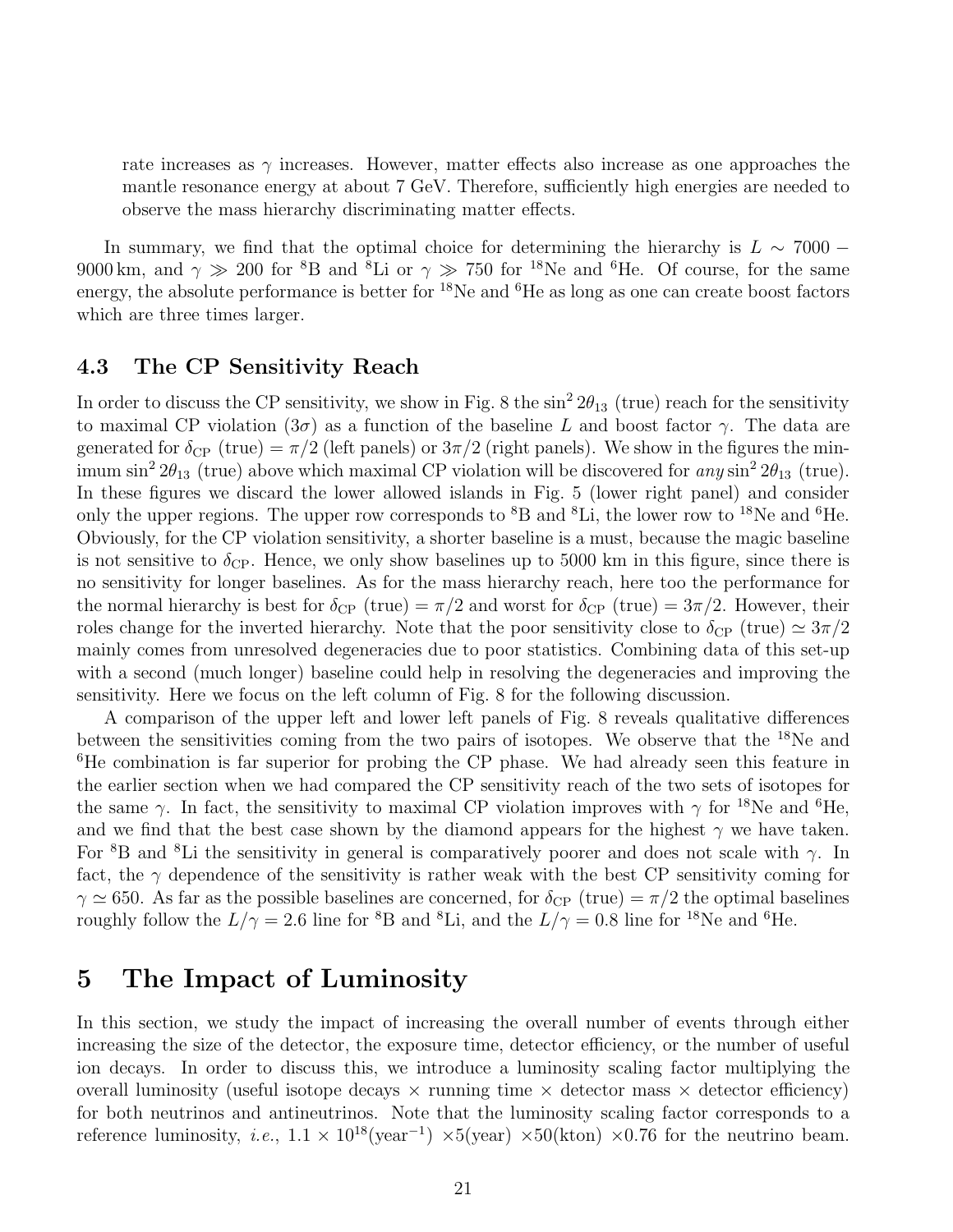

Figure 8: The  $\sin^2 2\theta_{13}$  (true) reach for the sensitivity to maximal CP violation  $(3\sigma)$  as a function of the baseline L and boost factor  $\gamma$ . The  $\sin^2 2\theta_{13}$  reach represents the minimum  $\sin^2 2\theta_{13}$  (true) above which maximal CP violation will be discovered for  $any \sin^2 2\theta_{13}$  (true) (*i.e.*, there are no gaps in the sensitivity). The upper row corresponds to  ${}^{8}B$  and  ${}^{8}Li$ , the lower row to  ${}^{18}Ne$  and  ${}^{6}He$ . The left column is computed for  $\delta_{\text{CP}}$  (true) =  $\pi/2$ , whereas the right column is for  $\delta_{\text{CP}}$  (true) =  $3\pi/2$ . The contours are spaced by 0.2 in  $\log_{10}(\sin^2 2\theta_{13} \text{ (true)}),$  where the numbers are given for some of these. The diamonds mark the absolute optimum within each plot. Here a true normal hierarchy is assumed. The diamonds mark the absolute optimum within each plot, which are  $10^{-2.82}$ ,  $10^{-2.14}$ ,  $10^{-4.50}$ , and  $10^{-2.79}$ , respectively, from the upper left to the lower right. On the right axes of the plots, an energy scale is attached which corresponds to the mean peak energy  $\gamma \bar{E}_0$  with  $\bar{E}_0$  being the mean of the endpoint energies for the isotope pair.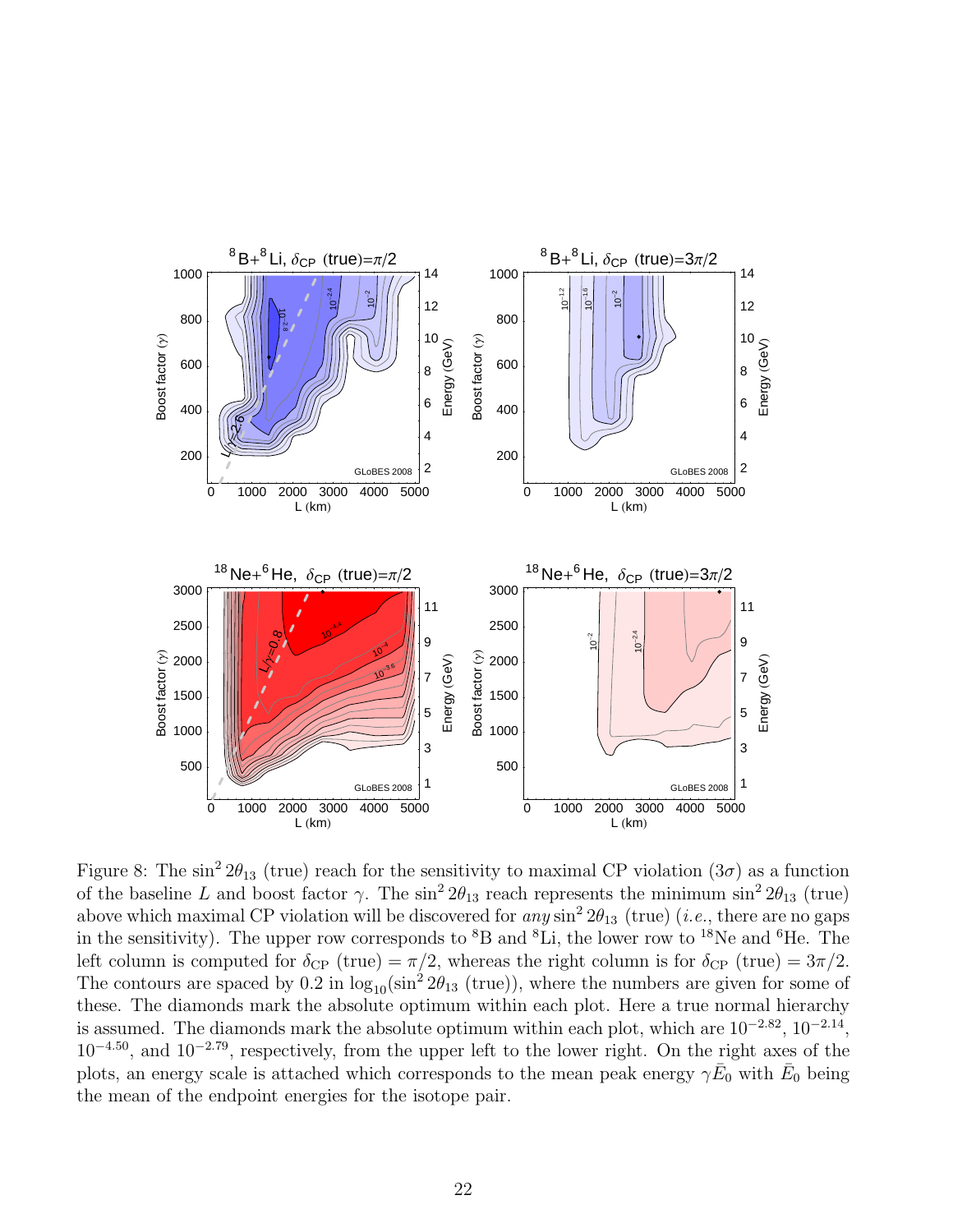For the antineutrino beam we use  $2.9 \times 10^{18}$  useful decays per year. We attempt to determine the optimal value for the luminosity,  $\gamma$  and L. We fix  $\gamma$  at certain benchmark values and compare the performance of short baselines given by  $L/\gamma \simeq 2.6$  for  ${}^{8}B$  and  ${}^{8}Li$  and  $L/\gamma \simeq 0.8$  for  ${}^{18}Ne$  and  ${}^{6}$ He, with the magic baseline. For comparison between the isotopes, we use both the approaches discussed in section 2.1. That is, we compare the physics reach of  ${}^{8}B$  and  ${}^{8}Li$  with that of  ${}^{18}Ne$  and <sup>6</sup>He, both at same fixed values of  $\gamma$  corresponding to the same input, as well as with  $\gamma$  for <sup>18</sup>Ne and  ${}^{6}$ He scaled by a factor of about 3.5 to get the same peak neutrino energy, and hence the same neutrino energies. We use the same definition of the performance indicators as in Section 4, i.e., we demand that there is sensitivity for all  $\sin^2 2\theta_{13}$  larger than the given sensitivity limits (which excludes the regions separated by the gaps).

#### 5.1 The  $\theta_{13}$  Sensitivity

In Fig. 9, we show the  $\sin^2 2\theta_{13}$  sensitivity  $(3\sigma)$  as a function of the luminosity scaling factor. The panels represent the different isotopes and different  $\gamma$  values as given in the captions. The dotdashed curves correspond to the magic baseline (MB) with  $L = 7500 \text{ km}$  fixed, the solid curves to a short baseline with an  $L/\gamma$  depending on the isotope. The upper row is for <sup>8</sup>B and <sup>8</sup>Li. The middle and lower rows are for <sup>18</sup>Ne and <sup>6</sup>He, with the middle row for same  $\gamma$  as <sup>8</sup>B and <sup>8</sup>Li, whereas the lower row is for  $\gamma$ 's scaled up by a factor of about 3.5. That means that the middle row represents the same accelerator effort as the upper row in terms of  $\gamma$ , and the lower row represents similar neutrino energies to the upper row.

There are a number of interesting observations from Fig. 9. First, for the shorter baseline, statistics are crucial for resolving the degeneracies, and we obtain a sudden enhancement of the sensitivity at some value of the luminosity scaling factor. This point is visible as the edge in the luminosity scaling, where the degenerate solution is ruled out at the  $3\sigma$  C.L. For the magic baseline, degeneracies are hardly relevant and we find that the sensitivities exhibit an almost power law scaling with statistics. Second, the curves for the shorter baseline cross the ones for the magic baseline twice in almost all the panels in the upper and lower rows. For <sup>8</sup>B and <sup>8</sup>Li, the standard assumed luminosity (luminosity scaling factor one) is typically in the window where the magic baseline performs better. Only for the  $\gamma = 350$  case, the shorter baseline is comparable with the magic baseline for the standard luminosity. For  $^{18}$ Ne and  $^{6}$ He, the short baseline is typically better for the standard luminosity and smaller  $\gamma$  (middle row). However, for <sup>18</sup>Ne +<sup>6</sup>He and  $\gamma \gg 1000$ , already a factor of two loss in luminosity makes the magic baseline the better choice.

Let us now come back to the conditions in Eq. (1). Since we have chosen the upper and lower rows in Fig. 9 such that the gammas scale inverse to the endpoint energies, this formula indicated that the same physics should be obtained for about a factor of 12 difference in luminosity. Let us pick a simple feature where we could test this conclusion: take a look at the edge of the sensitivity jumps for the short baselines. In the lower row, this sensitivity jumps happen for about one order of magnitude less luminosity than in the upper row, which confirms the expectation. This means that a factor of 12 in the number of useful ion decays is indeed needed to reproduce the same physics if one uses <sup>8</sup>B and <sup>8</sup>Li instead of <sup>18</sup>Ne and <sup>6</sup>He. However, this comes for a price: A factor of 3.5 higher gamma is needed for  $^{18}Ne + ^{6}He$  than for  $^{8}B + ^{8}Li$ .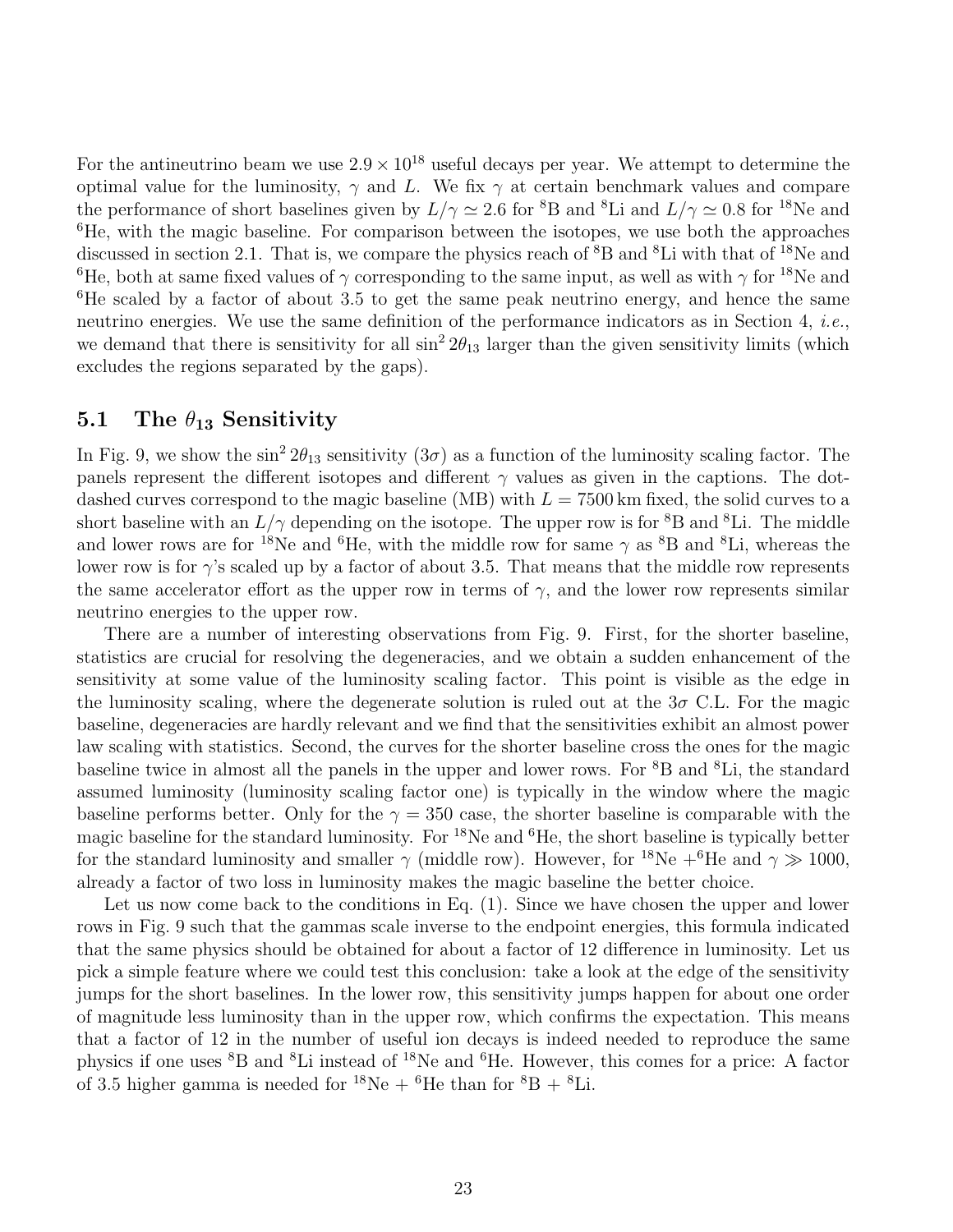

Figure 9: The  $\sin^2 2\theta_{13}$  sensitivity  $(3\sigma)$  as a function of a luminosity scaling factor. The luminosity scaling factor multiplies the overall luminosities (useful isotope decays  $\times$  running time  $\times$  detector  $\text{mass} \times \text{detector efficiency}$  for both neutrinos and antineutrinos. The panels represent the different isotopes and different  $\gamma$  as indicated in the captions. The green dashed-dotted curves correspond to the magic baseline "MB" with  $L = 7500 \text{ km}$  fixed, the red solid curves to a short baseline with an  $L/\gamma$  depending on the isotope (*c.f.*, lines for fixed  $L/\gamma$  in Fig. 6). A true normal hierarchy is assumed.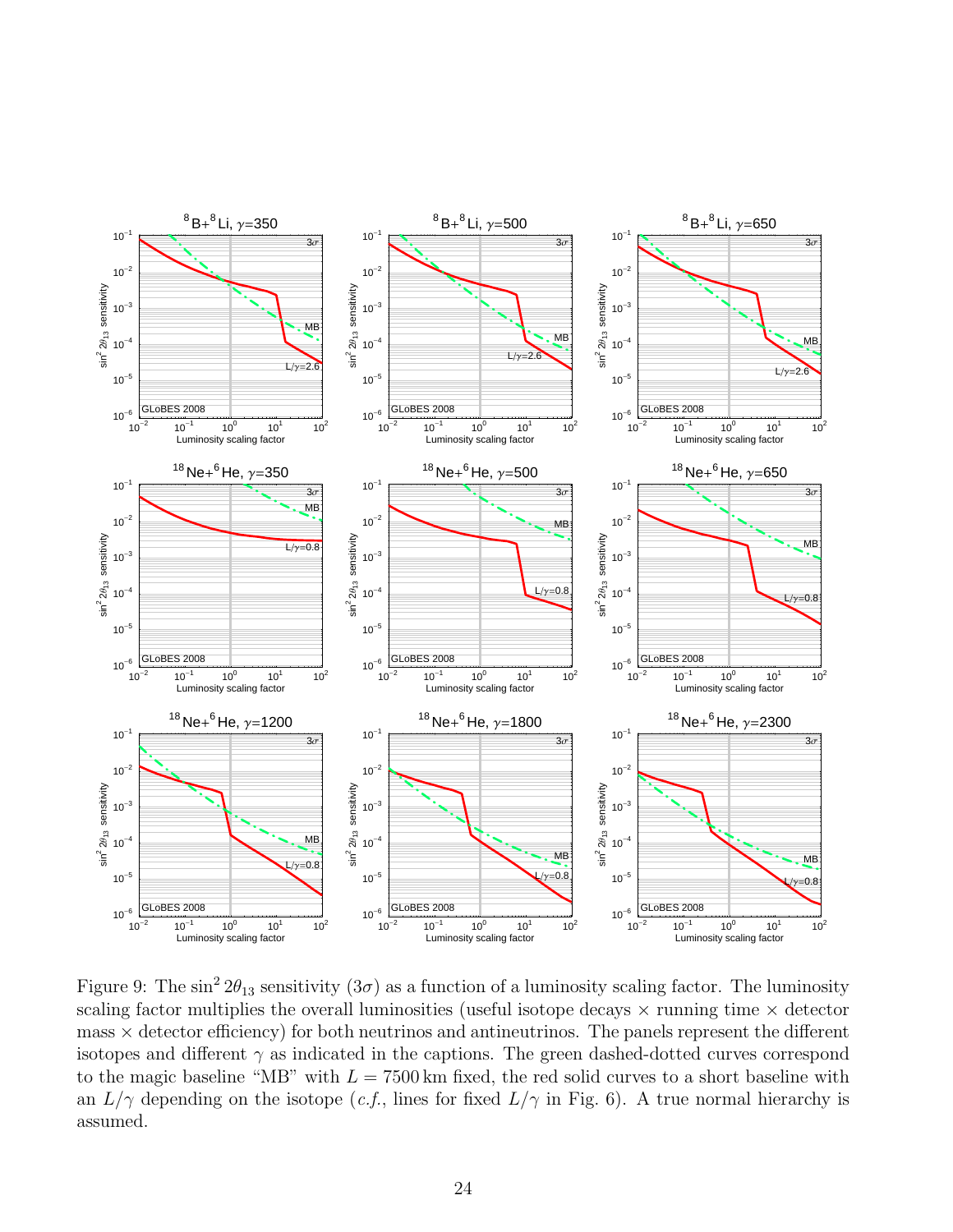# $\texttt{5.2} \quad \text{The } \text{sgn}(\Delta \text{m}_{31}^2) \text{ Sensitivity } \textbf{Reach}$

In Fig. 10, we show the  $\sin^2 2\theta_{13}$  reach for the sensitivity to the normal mass hierarchy  $(3\sigma)$  as a function of the luminosity scaling factor. The panels represent the different isotopes and different  $\gamma$  values as given in the captions. The dashed-dotted curves correspond to the long magic baseline "MB" with  $L = 7500 \text{ km}$  fixed and very little dependence on the true  $\delta_{\text{CP}}$ , the other two sets of curves to a short baseline with an  $L/\gamma$  depending on the isotope (c.f., lines for fixed  $L/\gamma$  in Fig. 6). The solid curves are computed for a  $\delta_{\rm CP}$  (true) =  $\pi/2$ , the dashed curves for a  $\delta_{\rm CP}$  (true) =  $3\pi/2$ .

For the mass hierarchy sensitivity, the magic baseline exhibits almost a power law scaling with statistics, with the best absolute performance in all cases for all luminosities in the upper and lower rows. For the shorter baselines, the performance depends crucially on the true  $\delta_{\rm CP}$ . For  $\delta_{\text{CP}} \simeq \pi/2$ , the scaling behaves similar to the magic baseline, and there are only very few jumps. That means that changes in the chosen standard luminosity (scaling factor one) do not have a strong effect. Only for the <sup>18</sup>Ne and <sup>6</sup>He combination with very high  $\gamma$ , increasing the luminosity resolves the (wrong hierarchy) intrinsic degeneracy and this improves the performance of the setup such that the sensitivities approach the ones obtained for the magic baseline. For  $\delta_{\rm CP} \simeq 3\pi/2$ , the mass hierarchy sensitivity is basically not present for  ${}^{8}B$  and  ${}^{8}Li$ , and for  ${}^{18}Ne$  and  ${}^{6}He$  for  $\gamma \ll 2000$ . In summary, for the mass hierarchy sensitivity, the magic baseline is a safe choice, independent of the luminosity. Similar sensitivity can be achieved by the shorter baseline only for extreme choices of  $\gamma$  and  $N_{\beta}$ .

#### 5.3 The CP Sensitivity Reach

The sin<sup>2</sup>  $2\theta_{13}$  reach for the sensitivity to maximal CP violation (3 $\sigma$ ) as a function of the luminosity scaling factor is shown in Fig. 11. The luminosity scaling factor multiplies the overall luminosities (useful isotope decays  $\times$  running time  $\times$  detector mass  $\times$  detector efficiency) for both neutrinos and antineutrinos. The panels represent the different isotopes and different  $\gamma$  values as given in the captions. For all curves, the short baselines are used, *i.e.*,  $L/\gamma = 2.6$  for the upper row, and  $L/\gamma = 0.8$  for the middle and lower rows, because there is no CP violation sensitivity at the magic baseline. The solid curves are computed for  $\delta_{\rm CP}$  (true) =  $\pi/2$ , the dashed curves for  $\delta_{\rm CP}$  (true) =  $3\pi/2$ .

The scalings are very similar to the mass hierarchy sensitivity: For  $\delta_{\rm CP} \simeq \pi/2$  there are no jumps, and for  $\delta_{\text{CP}} \simeq 3\pi/2$  the intrinsic degeneracy can be resolved above a certain threshold luminosity (because it is then lifted over the  $\chi^2 = 9$  line). All curves look qualitatively very similar, no matter what  $\gamma$  or isotope is used. However, The absolute performance is better for <sup>18</sup>Ne + <sup>6</sup>He even for the same  $\gamma$ .

As far as the chosen reference luminosity (scaling factor one) is concerned, the <sup>8</sup>B and <sup>8</sup>Li beam is operated in a region where substantial luminosity changes will not affect the result. However, for <sup>18</sup>Ne and <sup>6</sup>He, already a factor of two to three luminosity increase would be sufficient to resolve the intrinsic degeneracy and to boost the performance at  $\delta_{CP}$  (true) =  $3\pi/2$  for the lower row. Note that such a boost could also be achieved by a synergistic degeneracy resolver, such as the magic baseline as second baseline.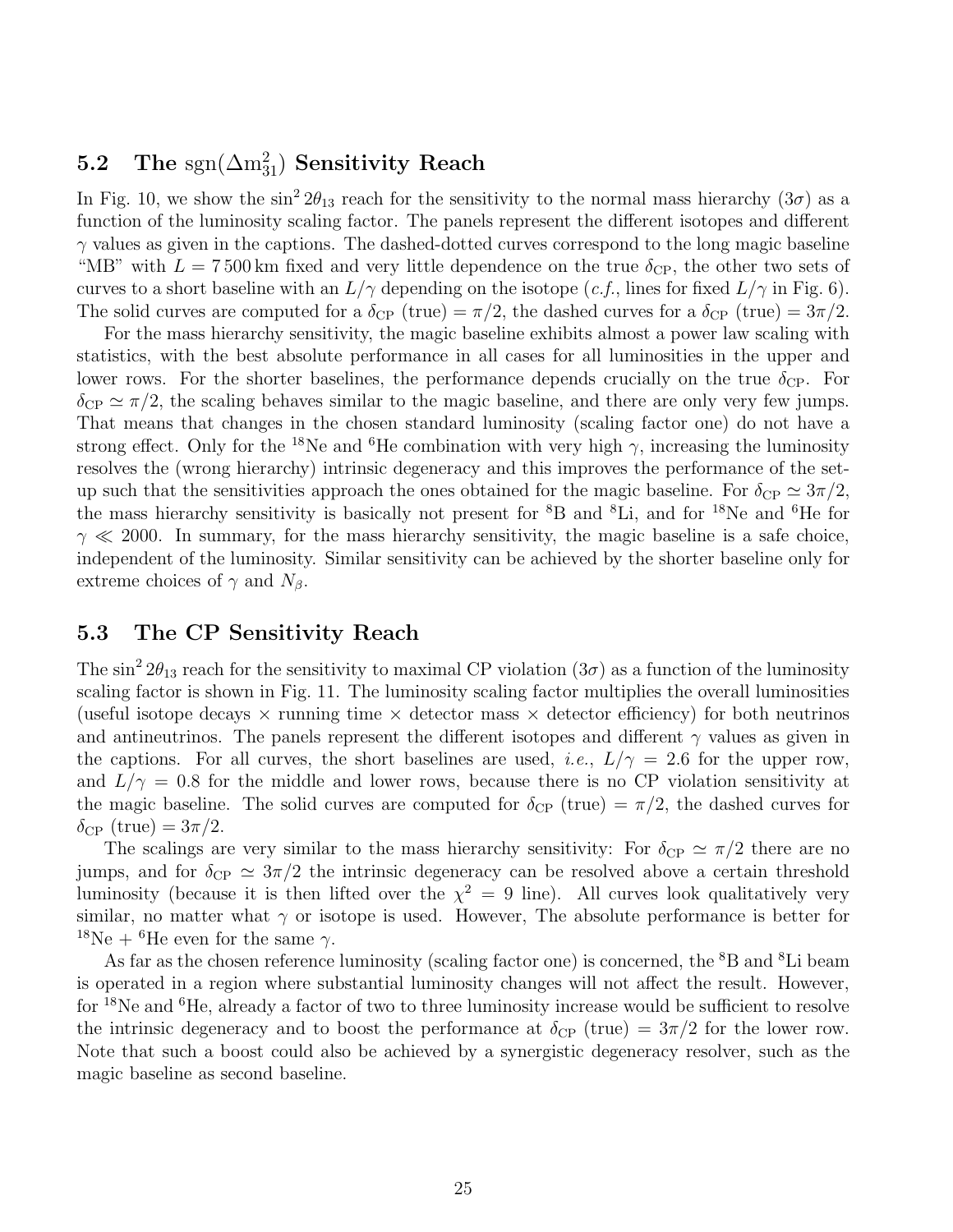

Figure 10: The  $\sin^2 2\theta_{13}$  reach for the sensitivity to the normal mass hierarchy  $(3\sigma)$  as a function of a luminosity scaling factor. The luminosity scaling factor multiplies the overall luminosities (useful isotope decays  $\times$  running time  $\times$  detector mass  $\times$  detector efficiency) for both neutrinos and antineutrinos. The panels represent the different isotopes and different  $\gamma$  as indicated in the captions. The green dashed-dotted curves correspond to the long magic baseline "MB" with  $L = 7500$  km fixed and very little dependence on the true  $\delta_{\rm CP}$ , the other two sets of curves to a short baseline with an  $L/\gamma$  depending on the isotope (c.f., lines for fixed  $L/\gamma$  in Fig. 6). The red solid curves are computed for a true  $\delta_{\text{CP}} = \pi/2$ , the blue dashed curves for a true  $\delta_{\text{CP}} = 3\pi/2$ .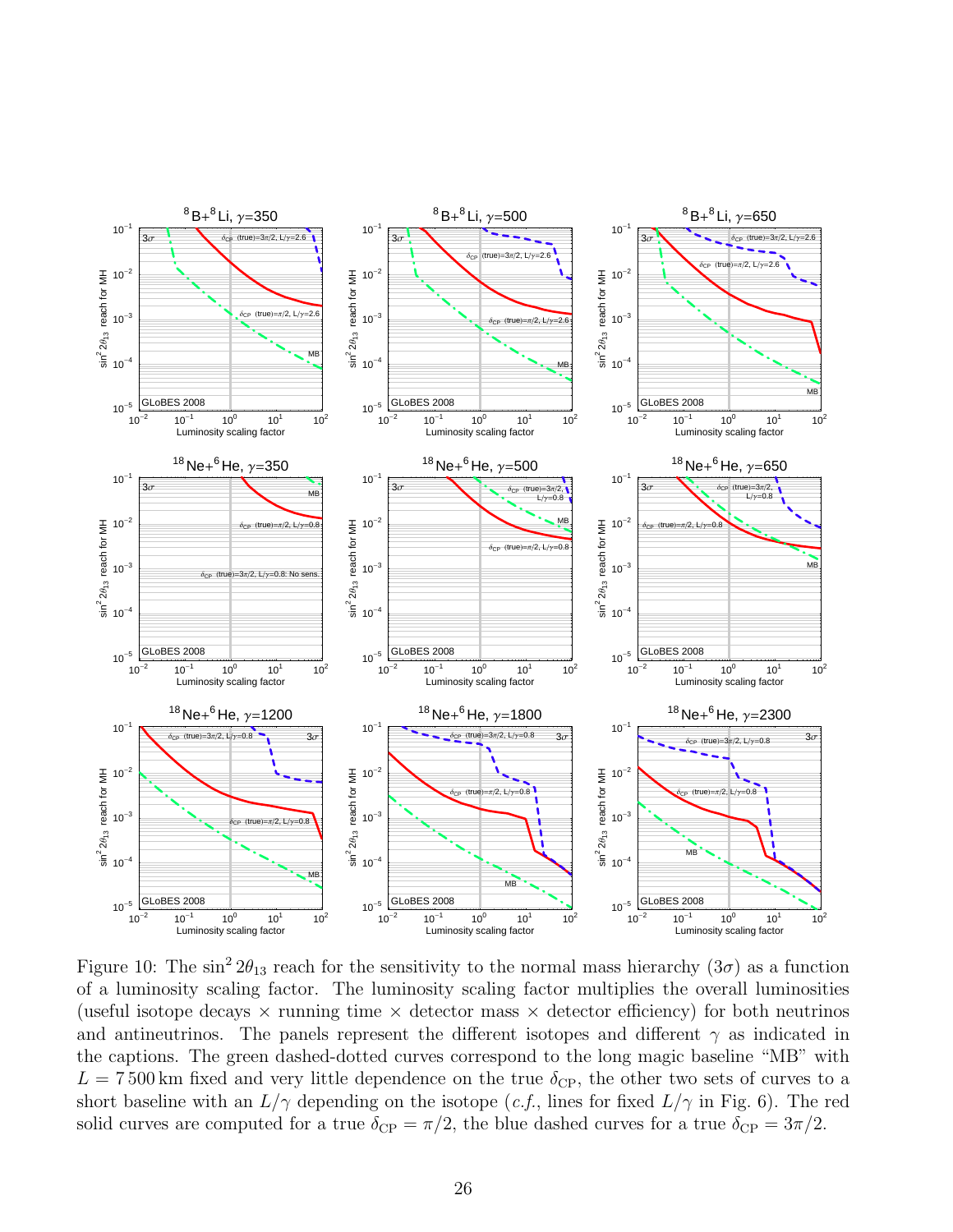

Figure 11: The  $\sin^2 2\theta_{13}$  reach for the sensitivity to maximal CP violation  $(3\sigma)$  as a function of a luminosity scaling factor. The luminosity scaling factor multiplies the overall luminosities (useful isotope decays  $\times$  running time  $\times$  detector mass  $\times$  detector efficiency) for both neutrinos and antineutrinos. The panels represent the different isotopes and different  $\gamma$  as given in the captions. For all curves, the short baselines are used, *i.e.*,  $L/\gamma = 2.6$  for the upper row, and  $L/\gamma = 0.8$  for the middle and lower rows. The red solid curves are computed for a true  $\delta_{\rm CP} = \pi/2$ , the blue dashed curves for a true  $\delta_{\text{CP}} = 3\pi/2$ . A true normal hierarchy is assumed.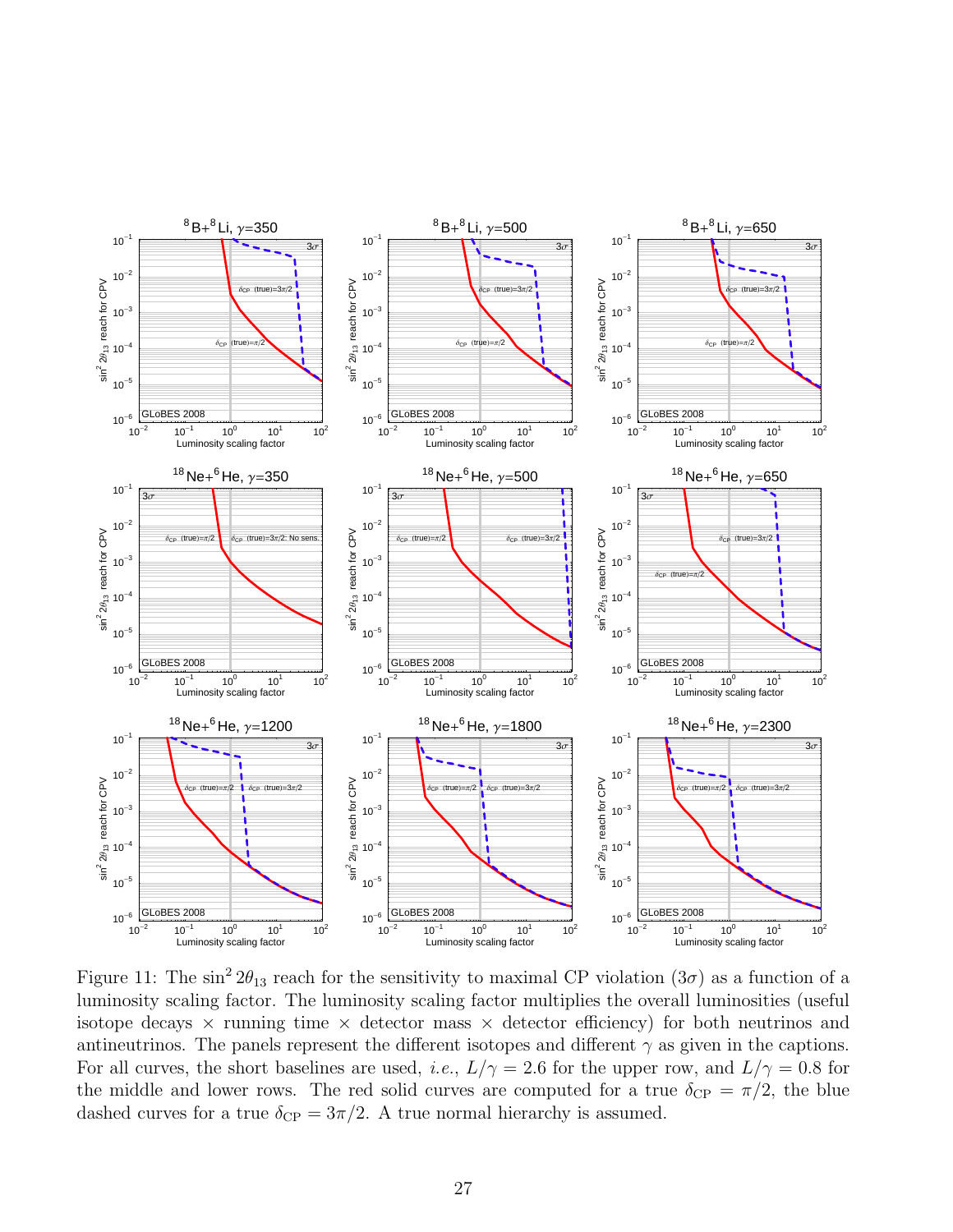### 6 Summary and Conclusions

Beta-beams provide intense and well understood neutrino fluxes of a single flavor. They have very low beam-related backgrounds and very low systematic uncertainties, and are hence ideal for precision experiments. While detailed physics reach analyses of specific projects involving Beta-beams have been performed in the literature, greenfield setups have been less extensively studied. In this study, we have considered the Beta-beam option as a greenfield scenario and have identified the optimal set-ups for an iron calorimeter as the detector. We have optimized for maximal reaches in  $\sin^2 2\theta_{13}$ , *i.e.*, our Beta-beams are designed to measure  $\sin^2 2\theta_{13}$ , CP violation, and the mass hierarchy for as small  $\sin^2 2\theta_{13}$  as possible. We have studied two pairs of plausible source ions for the Beta-beam: the standard ions  $^{18}$ Ne and  $^{6}$ He, which have been extensively studied in the literature, as well as the new candidates  ${}^{8}B$  and  ${}^{8}Li$ . For each pair of source ions, we have optimized the experimental set-up as a function of baseline L, boost factor  $\gamma$ , and luminosity. The luminosity is proportional to the number of useful ion decays, detector efficiency, size of detector, and exposure time. We have followed two complementary approaches for our study: (i) Fixing the input parameters of the beam and looking for the sensitivity reach between the two pairs of ions as a function of the baseline. (ii) Matching the shape (energies) of the event spectrum and luminosity for the two sets of ions and studying the required input parameters of the beam as a function of the baseline. In both approaches, we have compared the physics reach for the two pairs of ions in order to identify the optimal conditions for the sensitivity reach.

In order to compare the two different pairs of isotopes, it has been useful to determine the conditions for the same physics output, *i.e.*, neutrino energies, matter effects, *etc.*, at the same baseline. Since the total flux at the detector for a fixed baseline is proportional to  $N_\beta \gamma^2$  (with  $N_{\beta}$  being the useful ion decays per year) and the peak neutrino energy is approximately given by  $\gamma E_0$ , we have identified the conditions for obtaining similar neutrino spectral shape as  $N_\beta^{B+Li} \simeq$  $12 \cdot N_{\beta}^{Ne+He}, \gamma^{Ne+He} \simeq 3.5 \cdot \gamma^{B+Li}$ . This means that, because of the stronger forward collimation of the beam, a smaller required  $\gamma$  for <sup>8</sup>B and <sup>8</sup>Li has, in principle, to be compensated by a correspondingly larger number of useful ion decays. We have verified this behavior in realistic simulations.

As the next step, we have fixed the beam input parameters  $N_\beta$  to  $1.1 \times 10^{18}$  ( $\nu_e$ ) and  $2.9 \times 10^{18}$  $(\bar{\nu}_e)$  useful ion decays/year, and  $\gamma$  to 350, 500, and 650, respectively. Because of the higher neutrino energies for the same  $\gamma$ , <sup>8</sup>B and <sup>8</sup>Li experience stronger matter effects than <sup>6</sup>He and <sup>18</sup>Ne. This has two major implications: First, if the matter resonance energy can be covered, the  $1/L^2$ dependence of the events is reduced for <sup>8</sup>B and <sup>8</sup>Li, and the event rates increase at longer baselines. Second, because of the matter resonant or anti-resonant behavior, the mass hierarchy can be much easily determined. Both implications make the magic baseline attractive for the  $\sin^2 2\theta_{13}$  and mass hierarchy measurements using <sup>8</sup>B and <sup>8</sup>Li. For <sup>6</sup>He and <sup>18</sup>Ne, on the other hand, a much shorter baseline is preferable. For  $\gamma > 500$ , <sup>8</sup>B and <sup>8</sup>Li even outperform the <sup>6</sup>He and <sup>18</sup>Ne pair for the two discussed performance indicators. For CP violation however, the <sup>6</sup>He and <sup>18</sup>Ne turns out to have a discovery reach about one order of magnitude better than for <sup>8</sup>B and <sup>8</sup>Li at a relatively short baseline  $L \simeq 600 - 1000$  km (depending on the  $\gamma$  chosen). Similar to the neutrino factory, we therefore observe a tension between measuring the mass hierarchy (preferring long baselines and high energies close to the matter resonance energy), and measuring CP violation (preferring short baselines determined by the oscillation maximum with as little matter effects as possible).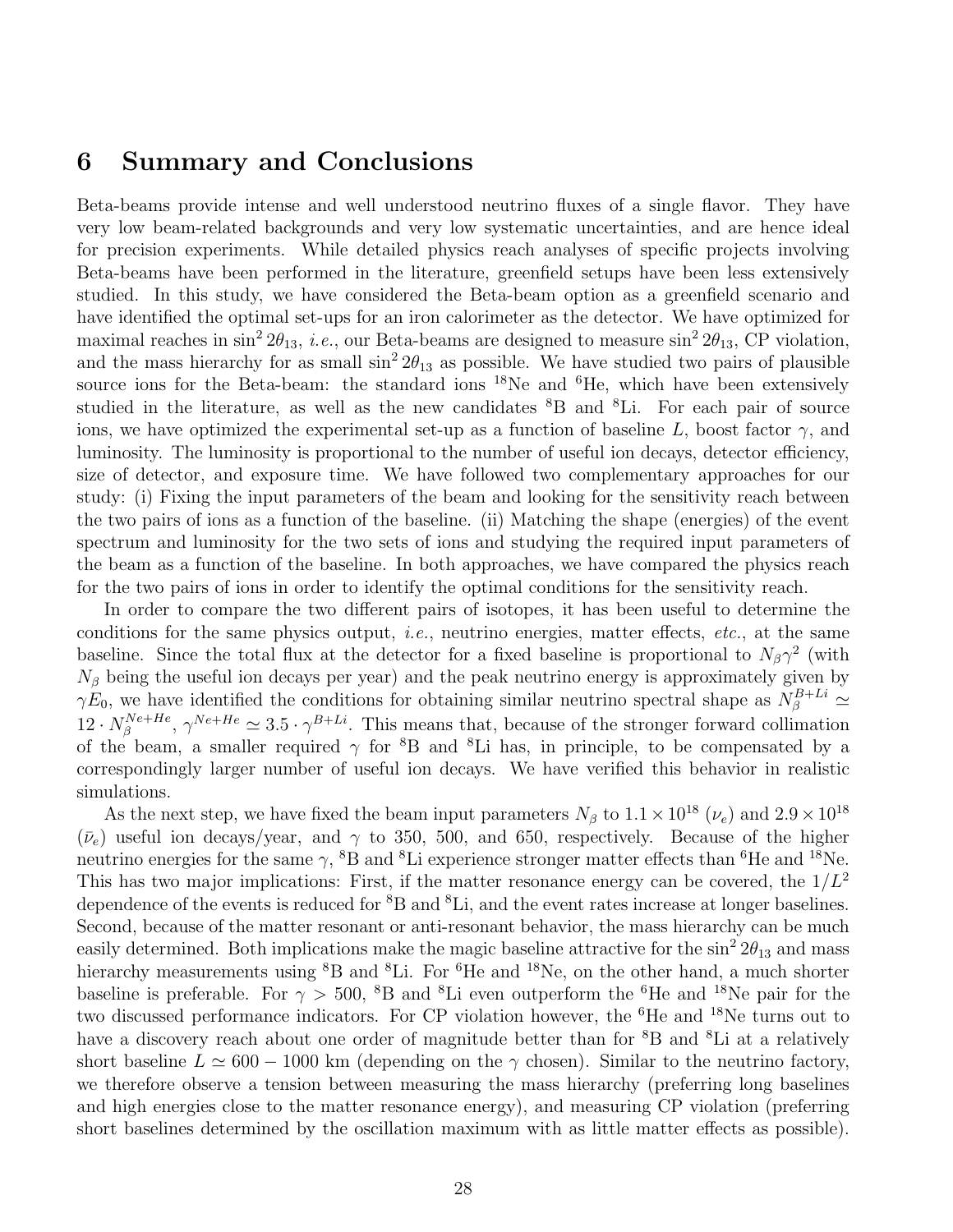Therefore, in order to optimally access all performance indicators, one may finally require both pairs of ions and two baselines.

If one wants to compare similar neutrino energies for the two isotope pairs, i.e., one fixes the output, one has to include  $\gamma$ 's about a factor of three higher for <sup>6</sup>He and <sup>18</sup>Ne than for <sup>8</sup>B and <sup>8</sup>Li. From an optimization of our performance indicators in the  $L_{\gamma}$  plane (while still keeping the useful ion decays fixed), we have learned that there are, in principle, two sets of baselines which exhibit local optima in the performances:

- A short baseline with  $L \text{ [km]}/\gamma \simeq 0.8$  for <sup>6</sup>He and <sup>18</sup>Ne, and  $L \text{ [km]}/\gamma \simeq 2.6$  for <sup>8</sup>B and <sup>8</sup>Li.
- A long "magic" baseline  $L \simeq 7500$  km, where the dependence on  $\delta_{\rm CP}$  vanishes.

While the shorter baseline is always the better choice for the CP violation measurement, the choice between the longer and shorter baseline for the  $\sin^2 2\theta_{13}$  sensitivity depends on  $\gamma$  and the isotope used. For <sup>8</sup>B and <sup>8</sup>Li, the magic baseline is preferred for  $\gamma > 350$ , while for <sup>6</sup>He and <sup>18</sup>Ne, the shorter baseline is always preferred for any realistic  $\gamma$  because of the higher event rates for the same neutrino energies. For the mass hierarchy sensitivity, the magic baseline tends to be the best choice for <sup>8</sup>B and <sup>8</sup>Li already for  $\gamma > 300$ , while for <sup>6</sup>He and <sup>18</sup>Ne a relatively high  $\gamma > 1000$  is required. However, in the latter case, the short baseline alone will not be sufficient to measure the mass hierarchy, another longer baseline is required.

As the last step, we have focused on the above two sets of baselines, and we have varied the luminosity. For the  $\sin^2 2\theta_{13}$  sensitivity, we have demonstrated that the choice between the short and long baseline depends on the reference luminosity as well. For the mass hierarchy sensitivity, the conclusion to use a longer baseline is very robust. And for the CP violation sensitivity, which is only present at the short baseline, the luminosity plays a crucial role to resolve (otherwise present) degeneracies for  $\delta_{\text{CP}} = 3\pi/2$  (for the normal hierarchy) or  $\delta_{\text{CP}} = \pi/2$  (for the inverted hierarchy). Note that this degeneracy resolution could also be achieved with the combination of two baselines.

We conclude that a greenfield Beta-beam could have excellent sensitivity reaches for the  $\sin^2 2\theta_{13}$ , mass hierarchy, and CP violation discoveries. Comparison of the physics reach between  $(^{8}B, ^{8}Li)$  and  $(^{6}He, ^{18}Ne)$  pairs is not at all straightforward. On the one hand,  $^8B$  and  $^8Li$  produce a given neutrino energy by a boost factor about 3.5 times lower than that needed for  $^{18}$ Ne and <sup>6</sup>He. Therefore, the first pair of ions would be the preferred choice if one needed higher energy Beta-beams within the constraint of the envisaged accelerator facilities. On the other hand, lower boost factors result in a lower beam collimation, and hence lower statistics, which would have to be compensated by a higher luminosity. For <sup>18</sup>Ne and <sup>6</sup>He one would need a  $\gamma$  about 3.5 times larger than for <sup>8</sup>B and <sup>8</sup>Li to obtain the same neutrino energies. This constraint stretches the demanded  $\gamma$  to the prohibitively large regime. The statistics, in return, would be about a factor of 10 higher. Therefore, the optimal selection of ions and baselines crucially depends on the boost factor and luminosity used, as well as the chosen detector technology. For our reference luminosity and iron detector, if the Beta-beam is operated at a realistically "high"  $\gamma \sim 500$ , one would optimally use <sup>18</sup>Ne and <sup>6</sup>He at the short baseline for CP violation, <sup>8</sup>B and <sup>8</sup>Li at the magic baseline for mass hierarchy, and either <sup>18</sup>Ne and <sup>6</sup>He at the short baseline or <sup>8</sup>B and <sup>8</sup>Li at the magic baseline for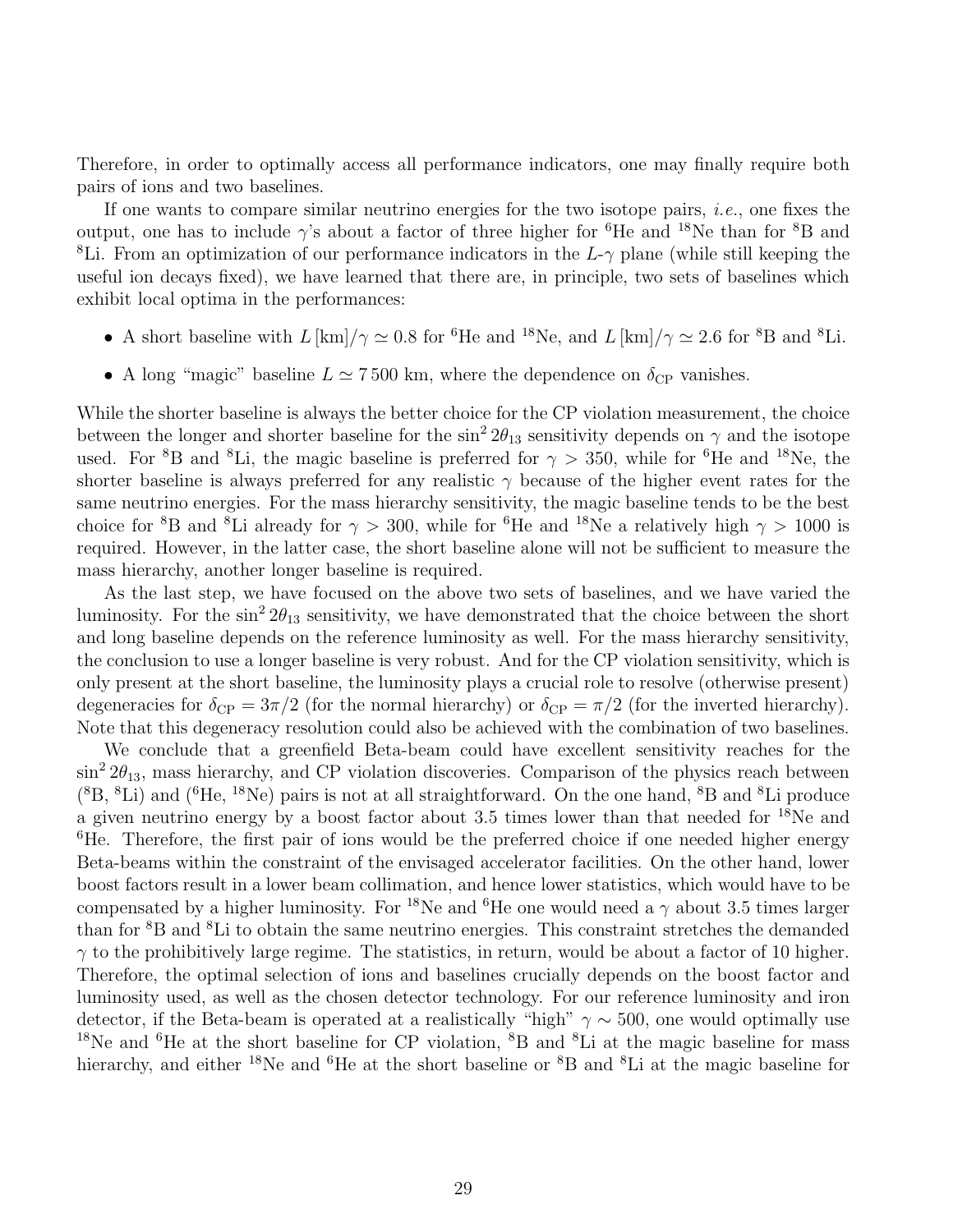$\sin^2 2\theta_{13}$  discovery.

## Acknowledgments

The authors acknowledge the HRI cluster facilities for computation. This work has been supported by the Neutrino Project under the XI Plan of Harish-Chandra Research Institute. W.W. would like to acknowledge support from Emmy Noether program of Deutsche Forschungsgemeinschaft, and through DFG grant 446 IND  $111/9/07$ . In addition, he would like to thank the members of HRI for their warm hospitality during his stay.

## References

- [1] B. T. Cleveland et al., Astrophys. J. 496, 505 (1998); J. N. Abdurashitov et al. [SAGE Collaboration], J. Exp. Theor. Phys. 95, 181 (2002) [Zh. Eksp. Teor. Fiz. 122, 211 (2002)]; W. Hampel *et al.* [GALLEX Collaboration], Phys. Lett. B 447, 127 (1999); S. Fukuda *et al.* [Super-Kamiokande Collaboration], Phys. Lett. B 539, 179 (2002); B. Aharmim et al. [SNO Collaboration], Phys. Rev. C 72, 055502 (2005); C. Arpesella *et al.* [Borexino Collaboration], Phys. Lett. B 658, 101 (2008).
- [2] T. Araki *et al.* [KamLAND Collaboration], Phys. Rev. Lett. **94**, 081801 (2005); S. Abe *et al.* [KamLAND Collaboration], arXiv:0801.4589 [hep-ex].
- [3] Y. Ashie et al. [Super-Kamiokande Collaboration], Phys. Rev. D 71, 112005 (2005).
- [4] M. Apollonio et al., Eur. Phys. J. C 27, 331 (2003).
- [5] E. Aliu et al. [K2K Collaboration], Phys. Rev. Lett. 94, 081802 (2005).
- [6] D. G. Michael et al., [MINOS Collaboration], arXiv:hep-ex/0607088.
- [7] M. C. Gonzalez-Garcia and M. Maltoni, arXiv:0704.1800 [hep-ph]; M. Maltoni, T. Schwetz, M. A. Tortola and J. W. F. Valle, New J. Phys. 6, 122 (2004), hep-ph/0405172 v5; S. Choubey, arXiv:hep-ph/0509217; S. Goswami, Int. J. Mod. Phys. A 21, 1901 (2006); A. Bandyopadhyay, S. Choubey, S. Goswami, S. T. Petcov and D. P. Roy, Phys. Lett. B 608, 115 (2005); G. L. Fogli et al., Prog. Part. Nucl. Phys. 57, 742 (2006).
- [8] A. Cervera, A. Donini, M. B. Gavela, J. J. G´omez-Cadenas, P. Hernandez, O. Mena and S. Rigolin, Nucl. Phys. B 579, 17 (2000) [Erratum-ibid. B 593, 731 (2001)].
- [9] P. Aprili et al. [ICARUS Collaboration], CERN-SPSC-2002-027 (2002).
- [10] M. Guler et al. [OPERA Collaboration], CERN-SPSC-2000-028 (2000);
- [11] Y. Itow *et al.*,  $arXiv:hep-ex/0106019$ .
- [12] D. S. Ayres et al. [NOvA Collaboration], arXiv:hep-ex/0503053.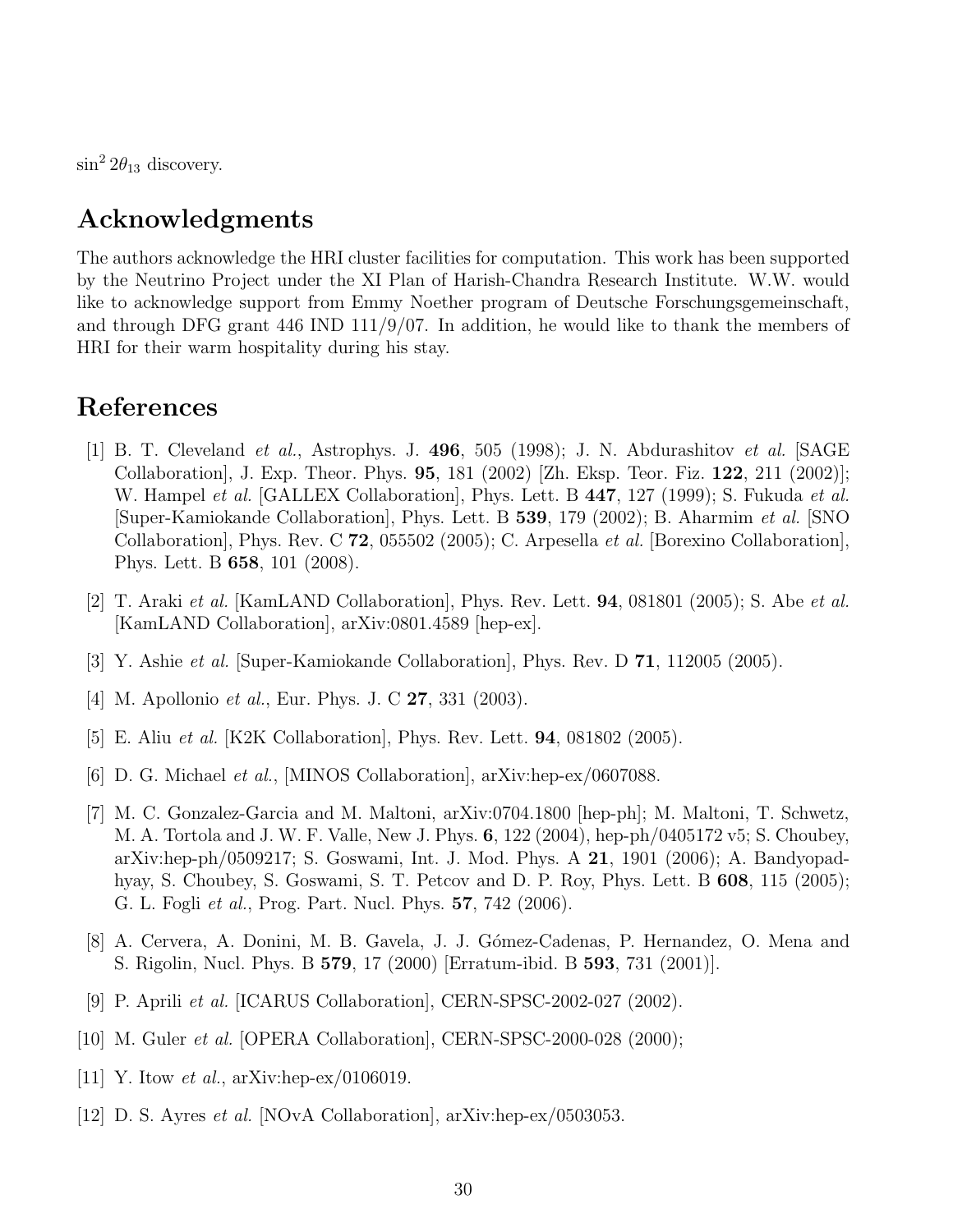- [13] F. Ardellier et al., arXiv:hep-ex/0405032; F. Ardellier et al. [Double Chooz Collaboration], arXiv:hep-ex/0606025.
- [14] P. Huber, M. Lindner, M. Rolinec, T. Schwetz and W. Winter, Phys. Rev. D 70, 073014 (2004) and references therein.
- [15] P. Zucchelli, Phys. Lett. B 532, 166 (2002).
- [16] M. Lindroos, arXiv:physics/0312042; M. Lindroos, Nucl. Phys. Proc. Suppl. 155, 48 (2006).
- [17] http://beta-beam.web.cern.ch/beta%2Dbeam/
- [18] S. Geer, Phys. Rev. D 57, 6989 (1998) [Erratum-ibid. D 59, 039903 (1999)].
- [19] A. Cervera, Talk at NuFact07, Okayama University, Okayama, Japan, August 6-11, 2007, http://fphy.hep.okayama-u.ac.jp/nufact07/
- [20] P. Huber, M. Mezzetto and T. Schwetz, arXiv:0711.2950 [hep-ph].
- [21] http://www.hep.ph.ic.ac.uk/iss/
- [22] A. Bandyopadhyay et al. [ISS Physics Working Group], arXiv:0710.4947 [hep-ph].
- [23] J. Burguet-Castell, M. B. Gavela, J. J. G´omez-Cadenas, P. Hernandez and O. Mena, Nucl. Phys. B 608, 301 (2001).
- [24] H. Minakata and H. Nunokawa, JHEP 0110, 001 (2001).
- [25] G. L. Fogli and E. Lisi, Phys. Rev. D 54, 3667 (1996).
- [26] V. Barger, D. Marfatia and K. Whisnant, Phys. Rev. D 65, 073023 (2002).
- [27] H. Minakata and H. Nunokawa, Phys. Lett. B 413, 369 (1997); V. Barger, D. Marfatia and K. Whisnant, Phys. Rev. D 66, 053007 (2002); V. Barger, D. Marfatia and K. Whisnant, Phys. Lett. B 560, 75 (2003); O. Mena and S. J. Parke, Phys. Rev. D 70, 093011 (2004); O. Mena Requejo, S. Palomares-Ruiz and S. Pascoli, Phys. Rev. D 72, 053002 (2005); M. Ishitsuka, T. Kajita, H. Minakata and H. Nunokawa, Phys. Rev. D 72, 033003 (2005); K. Hagiwara, N. Okamura and K. i. Senda, Phys. Rev. D 76, 093002 (2007).
- [28] P. Huber, M. Lindner and W. Winter, Nucl. Phys. B 645, 3 (2002); P. Huber, M. Lindner and W. Winter, Nucl. Phys. B 654, 3 (2003).
- [29] A. Donini, D. Meloni and P. Migliozzi, Nucl. Phys. B  $646$ , 321 (2002); D. Autiero *et al.*, Eur. Phys. J. C 33, 243 (2004).
- [30] A. Donini, E. Fernandez-Martinez and S. Rigolin, Phys. Lett. B 621, 276 (2005); A. Donini, E. Fernandez-Martinez, D. Meloni and S. Rigolin, Nucl. Phys. B 743, 41 (2006).
- [31] S. K. Agarwalla, S. Choubey, S. Goswami and A. Raychaudhuri, Phys. Rev. D 75, 097302 (2007).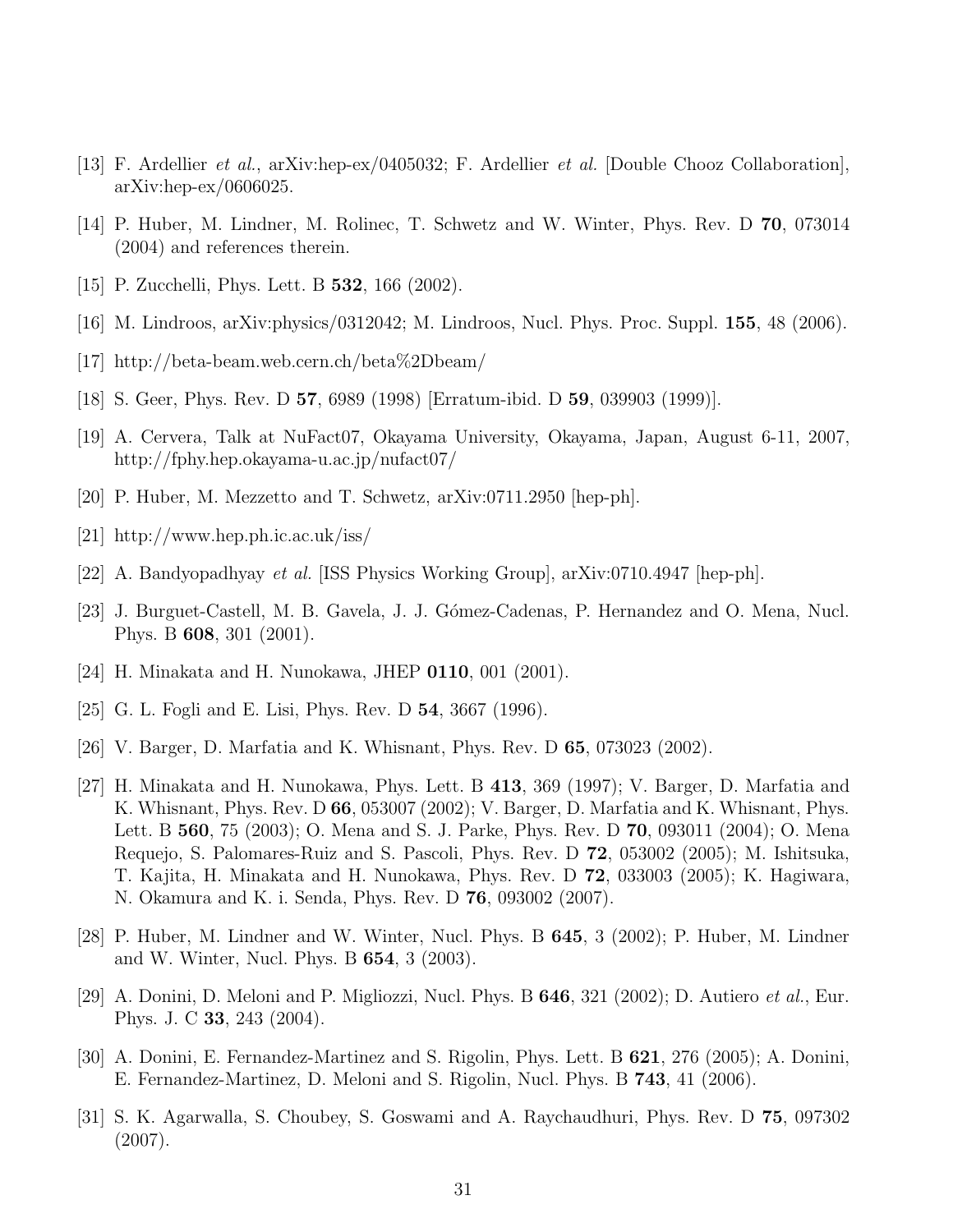- [32] P. Huber, M. Maltoni and T. Schwetz, Phys. Rev. D 71, 053006 (2005);
- [33] J. E. Campagne, M. Maltoni, M. Mezzetto and T. Schwetz, JHEP 0704, 003 (2007).
- [34] P. Huber, M. Lindner, T. Schwetz and W. Winter, Nucl. Phys. B 665, 487 (2003).
- [35] P. Huber and W. Winter, Phys. Rev. D 68, 037301 (2003).
- [36] A. Y. Smirnov, arXiv:hep-ph/0610198.
- [37] M. Freund, M. Lindner, S. T. Petcov and A. Romanino, Nucl. Phys. B 578, 27 (2000).
- [38] P. Huber, M. Lindner, M. Rolinec and W. Winter, Phys. Rev. D 74, 073003 (2006).
- [39] S. K. Agarwalla, A. Raychaudhuri and A. Samanta, Phys. Lett. B 629, 33 (2005).
- [40] S. K. Agarwalla, S. Choubey and A. Raychaudhuri, Nucl. Phys. B 771, 1 (2007).
- [41] S. K. Agarwalla, S. Choubey and A. Raychaudhuri, arXiv:0711.1459 [hep-ph].
- [42] M. Mezzetto, J. Phys. G 29, 1771 (2003) [arXiv:hep-ex/0302007]. M. Mezzetto, Nucl. Phys. Proc. Suppl. 143, 309 (2005). M. Mezzetto, Nucl. Phys. Proc. Suppl. 155, 214 (2006);
- [43] A. Donini, E. Fernandez-Martinez, P. Migliozzi, S. Rigolin and L. Scotto Lavina, Nucl. Phys. B 710, 402 (2005).
- [44] A. Donini, E. Fernandez, P. Migliozzi, S. Rigolin, L. Scotto Lavina, T. Tabarelli de Fatis and F. Terranova, arXiv:hep-ph/0511134; A. Donini, E. Fernandez-Martinez, P. Migliozzi, S. Rigolin, L. Scotto Lavina, T. Tabarelli de Fatis and F. Terranova, Eur. Phys. J. C 48, 787 (2006).
- [45] P. Coloma, A. Donini, E. Fernandez-Martinez and J. Lopez-Pavon, arXiv:0712.0796 [hep-ph].
- [46] J. Burguet-Castell, D. Casper, E. Couce, J. J. G´omez-Cadenas and P. Hernandez, Nucl. Phys. B 725, 306 (2005). J. Burguet-Castell, D. Casper, J. J. Gómez-Cadenas, P. Hernandez and F. Sanchez, Nucl. Phys. B 695, 217 (2004).
- [47] A. Jansson, O. Mena, S. Parke and N. Saoulidou, arXiv:0711.1075 [hep-ph].
- [48] P. Huber, M. Lindner, M. Rolinec and W. Winter, Phys. Rev. D 73, 053002 (2006).
- [49] C. Volpe, J. Phys. G **34**, R1 (2007).
- [50] A. Donini and E. Fernandez-Martinez, Phys. Lett. B 641, 432 (2006).
- [51] R. Adhikari, S. K. Agarwalla and A. Raychaudhuri, Phys. Lett. B 642, 111 (2006). S. K. Agarwalla, S. Rakshit and A. Raychaudhuri, Phys. Lett. B 647, 380 (2007).
- [52] D. Meloni, O. Mena, C. Orme, S. Palomares-Ruiz and S. Pascoli, arXiv:0802.0255 [hep-ph].